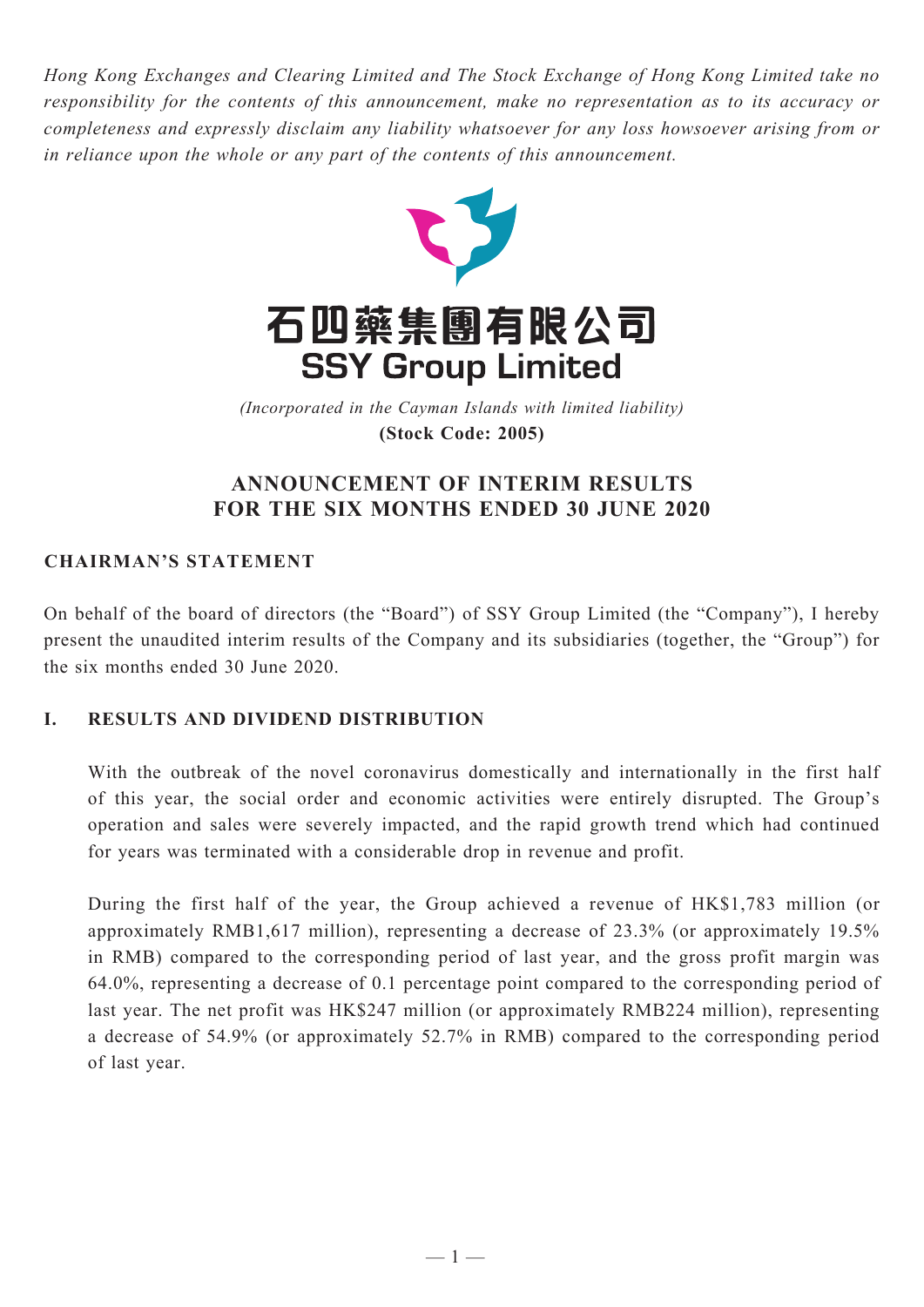Despite the unsatisfactory operating results, the Directors believe that the fundamentals of the Group have not been severely damaged and the Company will quickly resume sustainable growth after the outbreak. At present, the Company has sufficient operating cash flow. To ride out the challenges together with our investors, the Directors resolved to pay an interim dividend of HK\$0.05 per share on 23 September 2020 to the shareholders named in the register of members of the Company on 11 September 2020, which is unchanged from the corresponding period of last year.

# **II. Business Review**

|                                |                 | For the six months ended 30 June |           |            |            |
|--------------------------------|-----------------|----------------------------------|-----------|------------|------------|
|                                | 2020            |                                  | 2019      |            |            |
|                                |                 | Percentage                       |           | Percentage | Increase/  |
|                                | Revenue         | of revenue                       | Revenue   | of revenue | (decrease) |
|                                | <b>HK\$'000</b> | $\frac{0}{0}$                    | HK\$'000  | $\%$       | $\%$       |
| Intravenous infusion solution  |                 |                                  |           |            |            |
| and others                     | 1,729,412       | 97.0                             | 2,244,503 | 96.5       | (22.9)     |
| (Including: Non-PVC soft bag & |                 |                                  |           |            |            |
| upright soft bag               |                 |                                  |           |            |            |
| infusion solution              | 773,692         | 43.4                             | 1,285,192 | 55.3       | (39.8)     |
| PP plastic bottle              |                 |                                  |           |            |            |
| infusion solution              | 297,240         | 16.6                             | 422,733   | 18.1       | (29.7)     |
| Glass bottle infusion          |                 |                                  |           |            |            |
| solution                       | 111,826         | 6.3                              | 264,442   | 11.4       | (57.7)     |
| Ampoule injection              | 293,608         | 16.5                             | 150,739   | 6.5        | 94.8       |
| Others)                        | 253,046         | 14.2                             | 121,397   | 5.2        | 108.4      |
| Medical materials              | 53,421          | 3.0                              | 81,326    | 3.5        | (34.3)     |
|                                |                 |                                  |           |            |            |
| Total                          | 1,782,833       | <b>100</b>                       | 2,325,829 | 100        | (23.3)     |

#### *(1) Sales of Products*

During the first half of 2020, the operational activities of various size of hospitals and various types of clinics in the PRC were severely disrupted by the epidemic and thus the number of patients substantially decreased. The sales volume of the intravenous infusion solutions, being the major products of the Group, dropped considerably. During the first half of the year, the sales volume of the intravenous infusion solutions was approximately 482 million bottles/bags, representing a decrease of approximately 38% compared to the corresponding period of last year. Facing a significant market pressure, the Group responded actively by extending sales & marketing and supply services through "cloud services" and other means. During the period, the Group developed new businesses in more than 80 hospitals to further secure and stabilize its market, laying a solid market foundation for the rapid business recovery of the Company after the epidemic.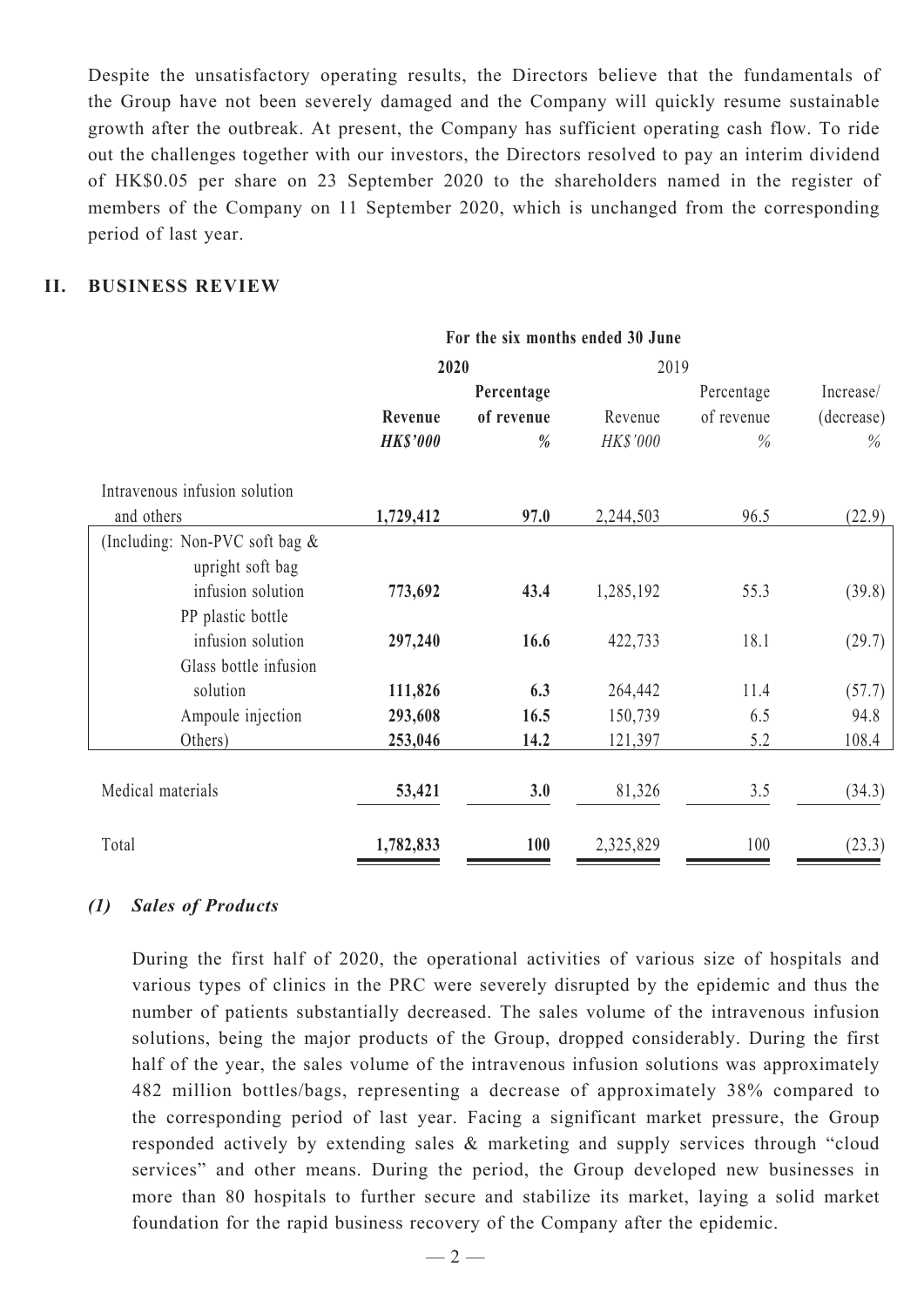During the first half year, the Group took effective measures to actively adjust its product mix and improved the proportion of the therapeutic products among the sales of intravenous infusion solutions, which partially offset the drop in operating results arising from decrease in sales volume of intravenous infusion solutions. The proportion of therapeutic infusion solutions among the intravenous infusion solutions increased to 31.6%, representing an increase of 1.1 percentage points compared to the corresponding period of last year. The Group increased its effort in promoting the sales of new products in different provinces, among which the online tender of Moxifloxacin Hydrochloride & Sodium Chloride Injection has been completed in 31 provinces and municipalities and has resulted in sales in 22 provinces, achieving sales of RMB127 million during the first half year (representing an increase of 265% compared to the corresponding period of last year). The online tender of peritoneal dialysis solution has been completed in 9 provinces and has resulted in sales in 4 provinces, with such series of products becoming a new growth pole of the Group's development soon.

The broader variety of ampoule products resulted in rapid growth in sales. Despite the epidemic, small-volume injection products of the Group such as Ambroxol Hydrochloride Injection, Betahistine Hydrochloride & Sodium Chloride Injection and Potassium Chloride Injection still achieved faster sales growth, maintaining and strengthening their operational advantages. During the first half year, sales of ampoule products amounted to RMB266 million, representing a growth of 104.6% compared to the corresponding period of last year. To satisfy market demand, the Group's built a new production line designated for 10ml PP ampoule injections, and production capacity of specialised small-volume injection products.

As a broad-spectrum antiviral drug, the Group's Abidol Hydrochloride capsule has played a positive role in this fight against the epidemic, and was included in the "Diagnosis and Treatment Program for Novel Coronavirus Infected Pneumonia (Versions 6 and 7)". Abidol was also included in the newly published Version 8 as well, which was another recognition to its antiviral effect. It was also listed in the "Guidelines for the Rational Use of Antiviral Drugs in Children with Viral Infectious Respiratory Diseases" and the National Medical Insurance Catalogue 2019. Taking the opportunity of fighting against the epidemic, we have made important breakthroughs in the market development and promotion of Abidol. It was admitted to either Catalogue of Products for Epidemic Prevention and Control or Green Channels for Preventive and Control Drugs in 27 provinces and municipalities, thereby bringing out better social benefits. The revenues of Abidol for the first half year amounted to RMB50.64 million, representing a significant increase of 19 times compared to the corresponding period of last year. Widely known to doctors during this outbreak, the product will become one of the main antiviral drugs in the PRC.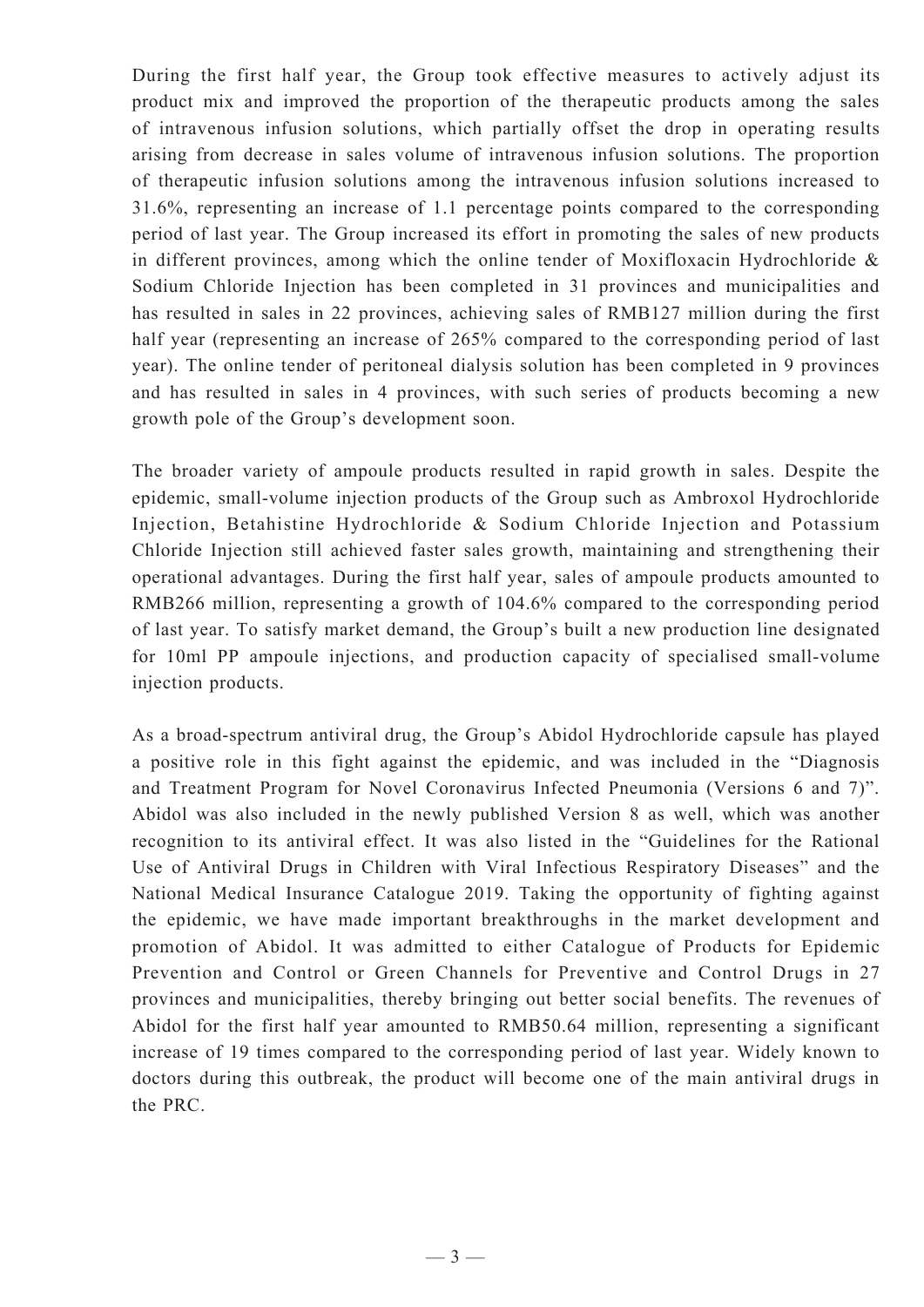Export sales to foreign countries achieved a growth despite the unfavourable market trend, with increases in export revenue of 14.9% and export volume of infusion solution of 15.4% during the first half year as compared to corresponding period of last year. We completed the registration procedures and obtained registration certificates for 26 product specifications overseas, and increased 2 new countries for export, i.e. Saudi Arabia and Guinea-Bissau.

In respect of medical materials, Jiangsu Best New Medical Material Co., Ltd. brought its own technological advantages into play, greatly enhanced the integrated supporting functions of the downstream production chains in rubber stoppers and infusion films, and continued to increase the production capacity and product coverage. It actively participated in the research and development of its clients' generic drugs and associated approval of consistency evaluation, further revealing the advantage of its product scale.

### *(2) Research and Development of New Products*

During the first half year, for both existing and potential markets, the Group further pushed forward the progress of research and development of innovative drugs and generic drugs as well as the consistency evaluation of generic drugs, and achieved results as expected. The Group obtained approvals for production of Doxofylline Injection and Ropivacaine Hydrochloride Injection being two items under newly classified Type 4 chemical drug. In July, it obtained approval for Cefdinir capsule and Prucalopride Succinate tablet, being newly classified Type 4 oral formulation. All of them were regarded as one of the first three enterprises that had passed through consistency evaluation in the PRC. Doxofylline Injection has a new type of packaging in PP ampoule instead of the original glass ampoule for better convenience and safety, and is expected to become the most competitive product in the anti-asthmatic drug market. Ropivacaine Hydrochloride Injection is a new type of local anesthetic drug being the first one that pass through consistency evaluation, such that demand of such drug in the PRC will be well satisfied and replacement of original drugs will be achievable. Cefdinir capsule is the third generation Cephalosporin antibiotics while Prucalopride Succinate tablet is a new type of drug for constipation. In August, the approval for Rosuvastatin Calcium Tablet, a newly classified Type 4 chemical drug, was also obtained. It is used for treatment of primary hypercholesterolemia or mixed dyslipidemia. Cefdinir capsule and Prucalopride Succinate tablet were both awarded the first place in the tender results of National Centralized Medicines Procurement in the PRC, and will be exclusively supplied to markets of 9 and 11 provinces respectively. The gradual increase of new solid preparation varieties is beneficial to the accelerated growth of the Company's solid preparation business segment and may become the new growth driver of the Company's business development.

In addition, 72 research and development projects were submitted for approval, including clinical trial application of NP-01 under Type I new drug, 4 items under Type 4 chemical drugs, 1 item under Type 3 chemical drugs and 3 items for consistency evaluation, etc.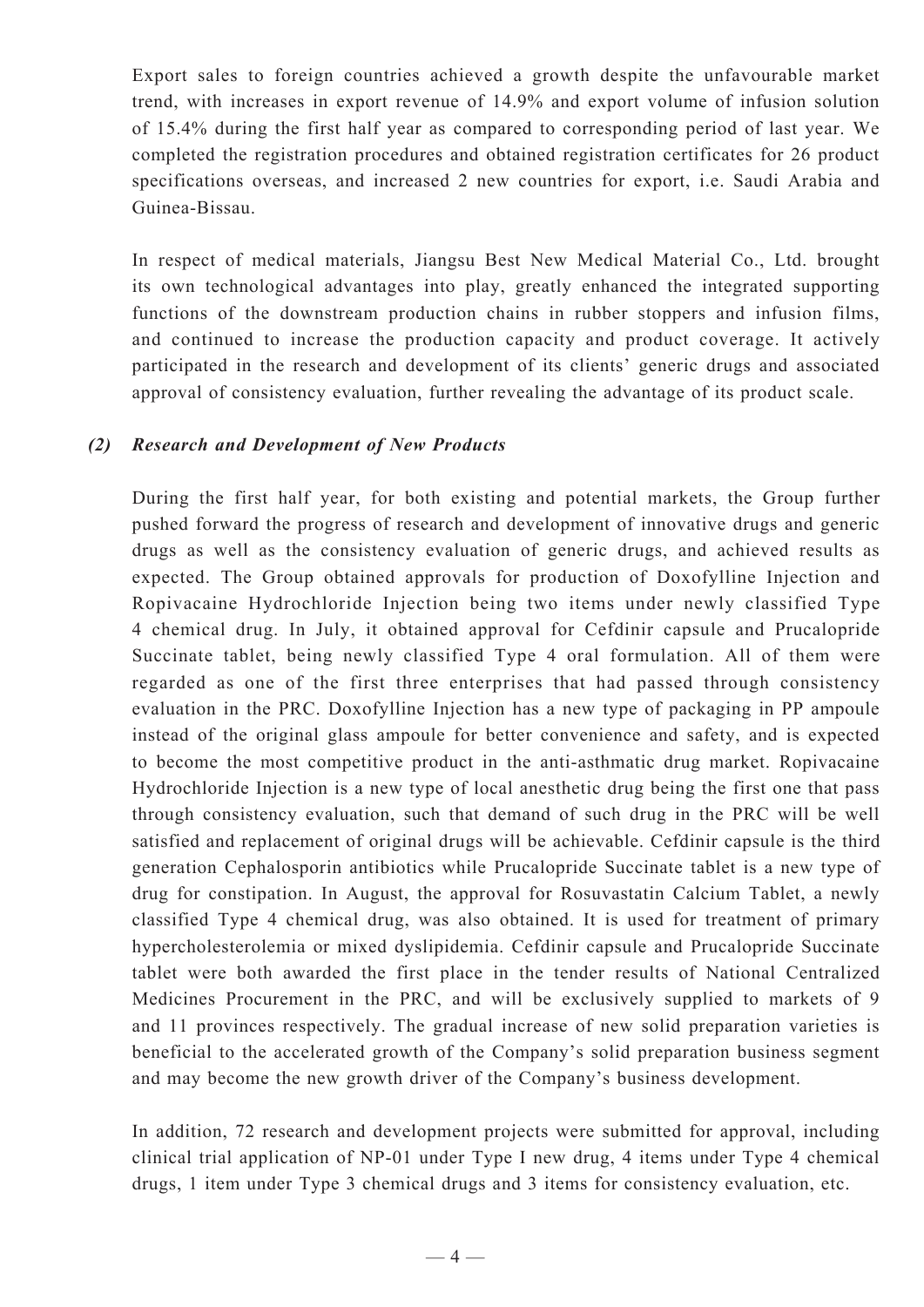# *(3) Development of Projects*

Through product process optimization as well as equipment modification and upgrades, Hebei Guangxiang Pharmaceutical Co., Ltd. is rapidly releasing its production capacity of bulk pharmaceuticals such as caffeine, metronidazole, theophylline, aminophylline and nifedipine, thus beginning to show the advantage of production cost and providing a better safeguard for development of both domestic and foreign markets. At the same time, with continuous transformation of research and development results. This year, 8 new types of bulk pharmaceutical, including Ornidazole, Levornidazole, Pitavastatin Calcium and Rosuvastatin Calcium are expected to be submitted for registration. The variety of bulk pharmaceuticals have increased so that such business is expected to be an important sector for the Group's development other than injection products. The Company has planned for a spin-off and separate listing of its integrated business of bulk pharmaceuticals on a stock exchange in the PRC.

The Group's newly-built pilot-testing and industrialized support project for pharmaceutical research and development platform have been handed over for use, which will further facilitate its enterprises to accelerate the pace of innovation and realize the transformation of innovation results locally.

### **III. PROSPECTS FOR DEVELOPMENT**

Looking ahead in the second half year, domestic and international economy will be more complex and dynamic. As the novel coronavirus epidemic may become normalised, the pressure arising from external factors may persist and bring new challenges to the Group's operation and sales. Facing numerous uncertainties, the Group will continue to keep its composure, uphold its development focus and do its best in maintaining the momentum in sustainable and stable development of the Group. The Group will promote development by innovation, and improve efficiency by management.

- 1. We will maintain our major products in the leading position of intravenous infusion solution market. We will strengthen the marketing efforts of major products, such as therapeutic infusion solution products and small-volume injection products, as well as newly approved drug types such as Ropivacaine Hydrochloride Injection, Cefdinir and Prucalopride Succinate. We will also expand the sales proportion of high-value-added preparation products and continuously enhance our profitability.
- 2. We will actively utilize the production capacity of bulk pharmaceuticals. In the second half year, we will continue to strengthen fundamental management efforts such as cost reduction, efficiency improvement, technological advancement, safety enhancement and environmental protection. We will improve management ability of our team. With the goal of reducing costs and improving capacity utilization, we will facilitate the Group's overall scale expansion. We will complete the corporate restructuring of the bulk pharmaceuticals business and lay a solid foundation for its listing in the PRC.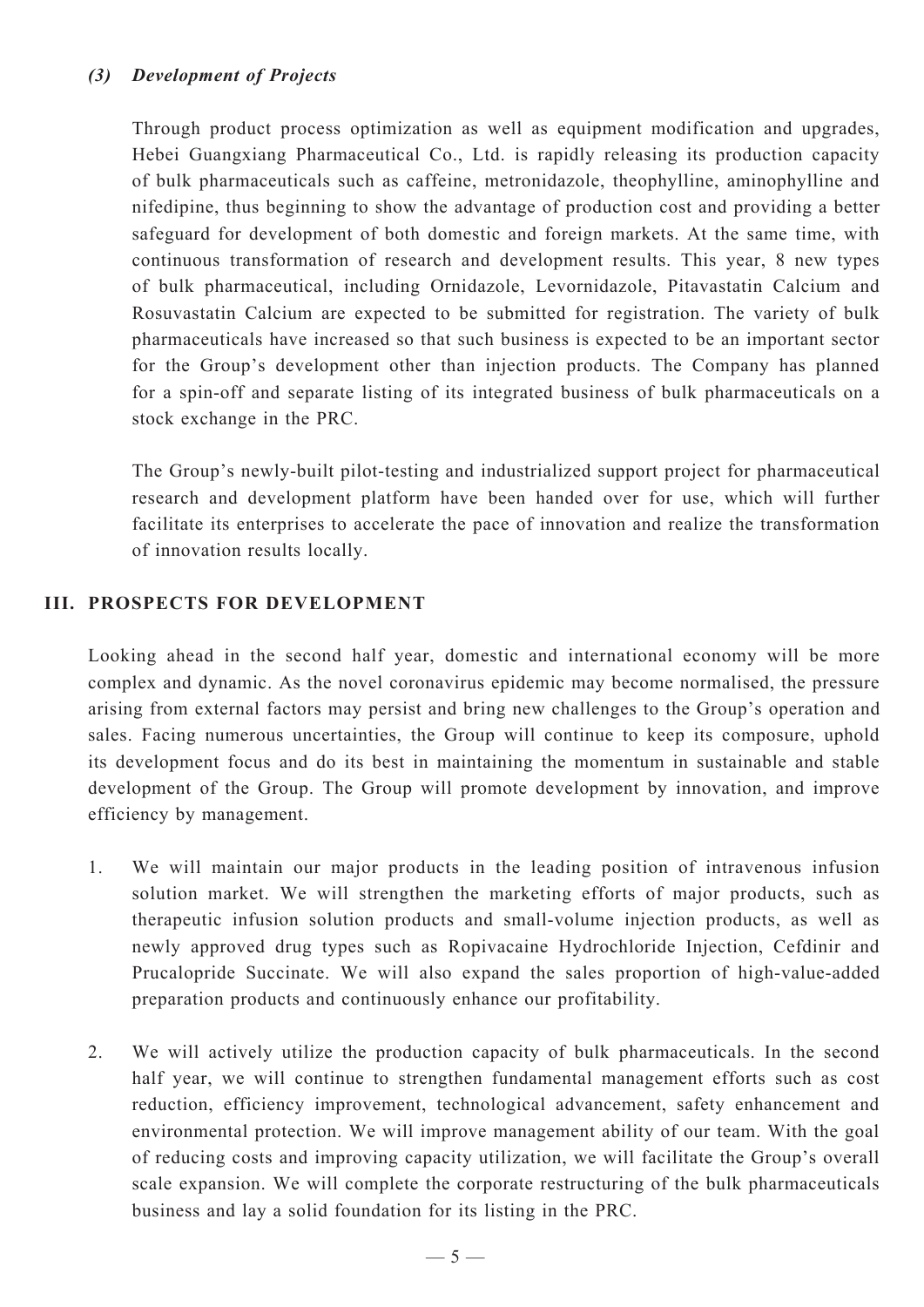3. We will continue to make progress on implementation of innovative drug evaluations and consistency evaluations. We will adhere to the new product development idea of "combination of generic and innovative drugs" with injections development as the basis, reinforcing the Group's technological and product advantages in the intravenous infusion solutions industry of the PRC. At the same time, we will take into consideration of research and development of new types of oral solid preparation, bulk pharmaceuticals and medical materials, and speed up the formation of advantages in the research and development of drugs for chronic diseases, circulatory systems, emergency anesthesia drugs, antipyretic and analgesic drugs and new anti-infective drugs, as well as medical materials in the PRC. The sustainable development of the Group will be consolidated.

On one hand, the Group has been developing injection products to a series through continuous efforts over time. The Group intends to gradually create a high-end anti-infective product series focusing on Moxifloxacin Hydrochloride & Sodium Chloride Injection as well as Levornidazole & Sodium Chloride Injection (Type 2.1 in the PRC awaiting approval), Linezolid & Glucose Injection and Cefdinir Capsules, and create a product series in the respiratory field including Bromhexine Hydrochloride Injection, Ambroxol Infusion products and Doxofylline Injection. The hemodialysis and peritoneal dialysis product series will form the Company's product portfolio in the field of dialysis for kidney disease. In the meanwhile, the Group concentrated its efforts in the development of drugs with market demand such as new microspheres, liposomal high-end injection, lyophilized powder injection, infusion bag, with two or more chambers and aseptic filling injection, and gradually establishes its leading position in injections in terms of high-end drug administration system and innovative packaging form.

On the other hand, the Group strives to make new breakthroughs in the research and development of innovative drugs. The phase I clinical trial of anti-tumor Type 1 innovative drug NP-01 will commence during the year. The Type I innovative drug AND-9 used for the treatment of liver fibrosis is now under preclinical pharmacology and toxicology studies, and submission for phase I clinical trial registration application is expected during the year. As our self-developed compounds series for treatment of pulmonary hypertension, the anti-tumor Type 2 chemical innovative drug Miriplatin has started the pharmacodynamics study and safety assessment work as scheduled, and is expected to apply for clinical trial within 2021.

We will not be discouraged by the disappointing result in the first half year. We are full of confidence on the future development of the Group. Leveraging on the competitive edges on our scale, quality, lean management and branding in the industry, we will firmly grasp development initiatives, keep innovative vitality and push forward high-quality development of the Group. We will deliver more solid development results to bring satisfactory returns to our investors.

I would like to take this opportunity to express our gratitude to our investors and all staff of the Group for their support to the development of the Company.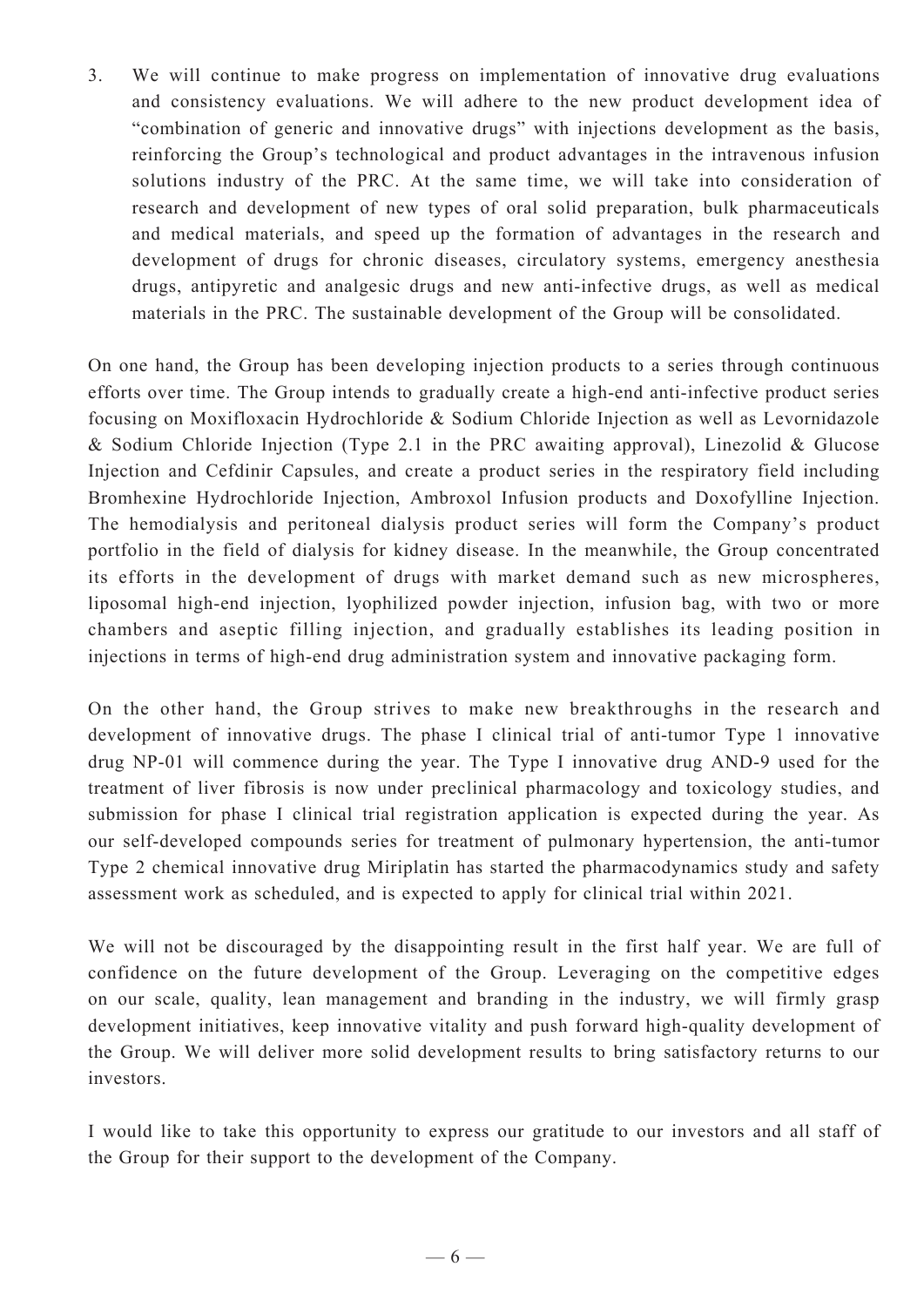# **Consolidated statement of profit or loss and other comprehensive income**

*for the six months ended 30 June 2020 (unaudited) (Expressed in Hong Kong dollars)*

|                                                               |                | Six months ended 30 June |                 |
|---------------------------------------------------------------|----------------|--------------------------|-----------------|
|                                                               |                | 2020                     | 2019            |
|                                                               | <b>Note</b>    | <b>HK\$'000</b>          | HK\$'000        |
| Revenue                                                       | $\mathfrak{Z}$ | 1,782,833                | 2,325,829       |
| Cost of sales                                                 |                | (641, 572)               | (835, 573)      |
| Gross profit                                                  |                | 1,141,261                | 1,490,256       |
| Other net income                                              |                | 37,825                   | 8,742           |
| Selling and distribution costs                                |                | (670, 798)               | (651, 777)      |
| General and administrative expenses                           |                | (200, 847)               | (175, 333)      |
| <b>Profit from operations</b>                                 |                | 307,441                  | 671,888         |
| Finance income                                                |                | 11,731                   | 9,331           |
| Finance costs                                                 |                | (27, 843)                | (24, 894)       |
| Finance costs — net                                           | 4(a)           | (16, 112)                | (15, 563)       |
| Profit before taxation                                        | $\overline{A}$ | 291,329                  | 656,325         |
| Income tax                                                    | 5              | (43, 629)                | (105,709)       |
| Profit for the period                                         |                |                          | 247,700 550,616 |
| Other comprehensive income for the period, net of nil tax     |                |                          |                 |
| Item that may be reclassified subsequently to profit or loss: |                |                          |                 |
| Exchange differences on translation to presentation currency  |                | (122, 309)               | (31, 576)       |
| Other comprehensive income for the period                     |                | (122,309)                | (31, 576)       |
| Total comprehensive income for the period                     |                | 125,391                  | 519,040         |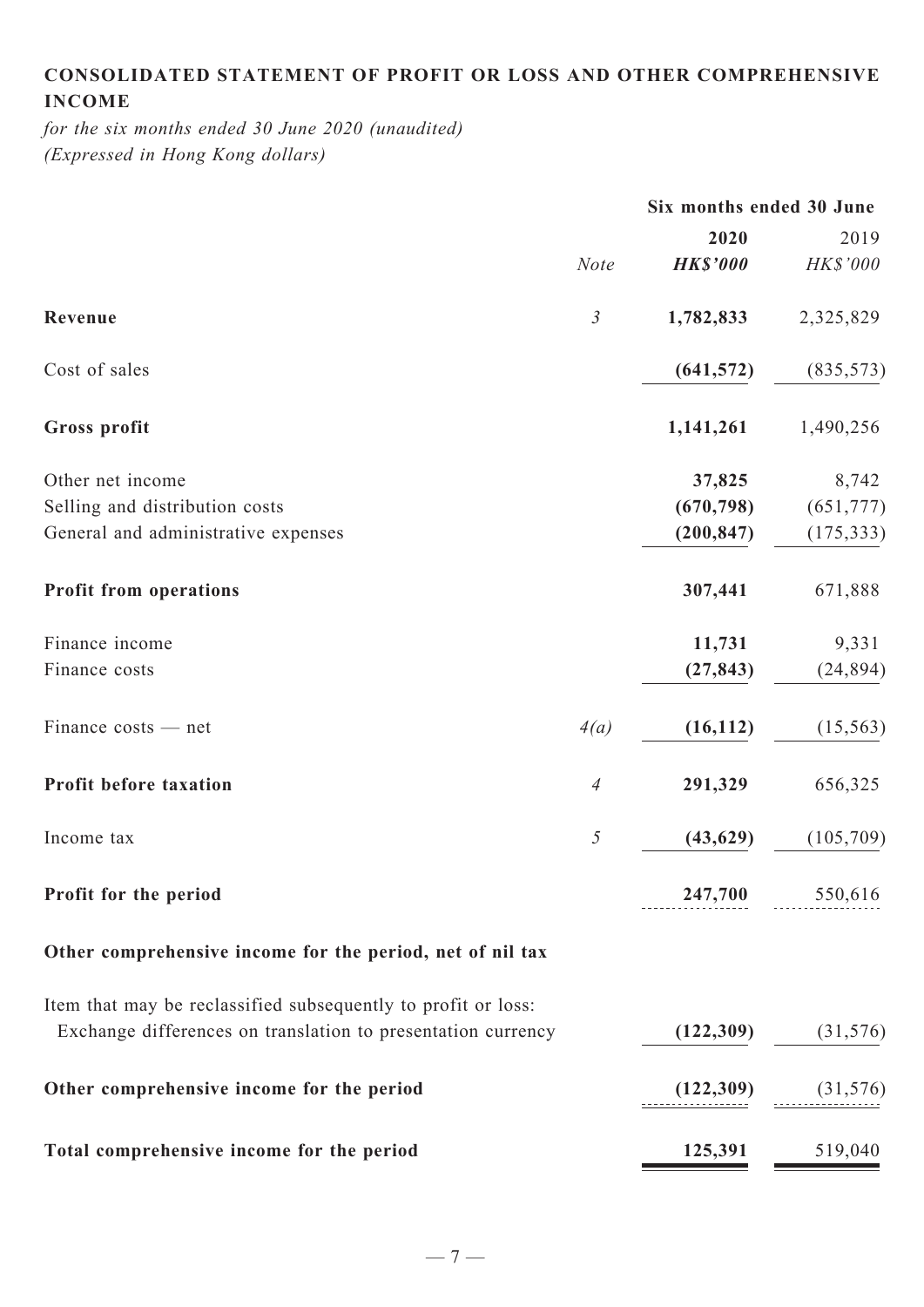|                                             |             | Six months ended 30 June |            |
|---------------------------------------------|-------------|--------------------------|------------|
|                                             |             | 2020                     | 2019       |
|                                             | <b>Note</b> | <b>HK\$'000</b>          | HK\$'000   |
| Profit attributable to:                     |             |                          |            |
| Equity shareholders of the Company          |             | 247,035                  | 548,244    |
| Non-controlling interests                   |             | 665                      | 2,372      |
| Profit for the period                       |             | 247,700                  | 550,616    |
| Total comprehensive income attributable to: |             |                          |            |
| Equity shareholders of the Company          |             | 128,612                  | 517,650    |
| Non-controlling interests                   |             | (3,221)                  | 1,390      |
| Total comprehensive income for the period   |             | 125,391                  | 519,040    |
| Earnings per share                          | 6           |                          |            |
| <b>Basic</b>                                |             | <b>HK\$0.0815</b>        | HK\$0.1817 |
| Diluted                                     |             | <b>HK\$0.0811</b>        | HK\$0.1799 |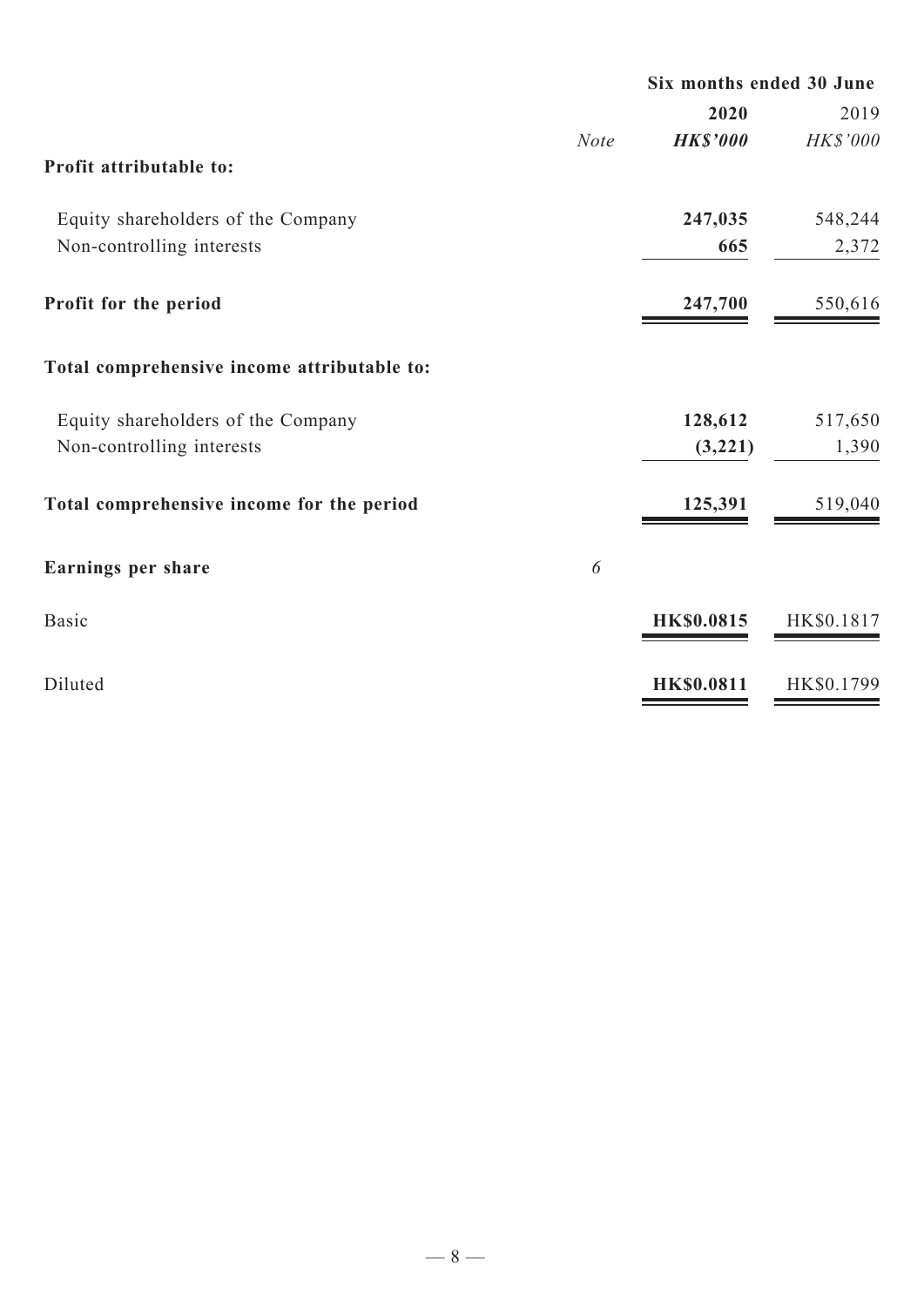# **Consolidated statement of financial position**

*at 30 June 2020 (unaudited) (Expressed in Hong Kong dollars)*

|                                                          |                  | At 30 June 2020 |                 | At 31 December 2019 |           |
|----------------------------------------------------------|------------------|-----------------|-----------------|---------------------|-----------|
|                                                          | <b>Note</b>      | <b>HK\$'000</b> | <b>HK\$'000</b> | HK\$'000            | HK\$'000  |
| <b>Non-current assets</b>                                |                  |                 |                 |                     |           |
| Property, plant and equipment                            |                  |                 | 3,306,571       |                     | 3,414,398 |
| Right-of-use assets                                      |                  |                 | 306,515         |                     | 263,652   |
| Intangible assets                                        |                  |                 | 575,077         |                     | 545,509   |
| Deferred tax assets                                      |                  |                 | 15,258          |                     | 13,022    |
| Fixed deposits                                           |                  |                 | 131,443         |                     | 122,798   |
| <b>Current assets</b>                                    |                  |                 | 4,334,864       |                     | 4,359,379 |
| Inventories                                              |                  | 603,764         |                 | 506,923             |           |
| Trade and bills receivables<br>Prepayments, deposits and | $\boldsymbol{7}$ | 1,624,477       |                 | 1,803,279           |           |
| other receivables                                        |                  | 298,863         |                 | 230,070             |           |
| Pledged bank deposits and                                |                  |                 |                 |                     |           |
| time deposits                                            |                  | 8,906           |                 | 7,262               |           |
| Cash and cash equivalents                                |                  | 1,104,274       |                 | 817,429             |           |
|                                                          |                  | 3,640,284       |                 | 3,364,963           |           |
| <b>Current liabilities</b>                               |                  |                 |                 |                     |           |
| <b>Borrowings</b>                                        |                  | 1,066,274       |                 | 816,915             |           |
| Trade payables                                           | 8                | 232,673         |                 | 171,798             |           |
| Contract liabilities                                     |                  | 54,594          |                 | 47,411              |           |
| Lease liabilities                                        |                  | 3,503           |                 | 2,394               |           |
| Accruals and other payables                              |                  | 328,326         |                 | 475,283             |           |
| Income tax payable                                       |                  | 15,399          |                 | 63,207              |           |
|                                                          |                  | 1,700,769       |                 | 1,577,008           |           |
| Net current assets                                       |                  |                 | 1,939,515       |                     | 1,787,955 |
| <b>Total assets less current</b>                         |                  |                 |                 |                     |           |
| liabilities                                              |                  |                 | 6,274,379       |                     | 6,147,334 |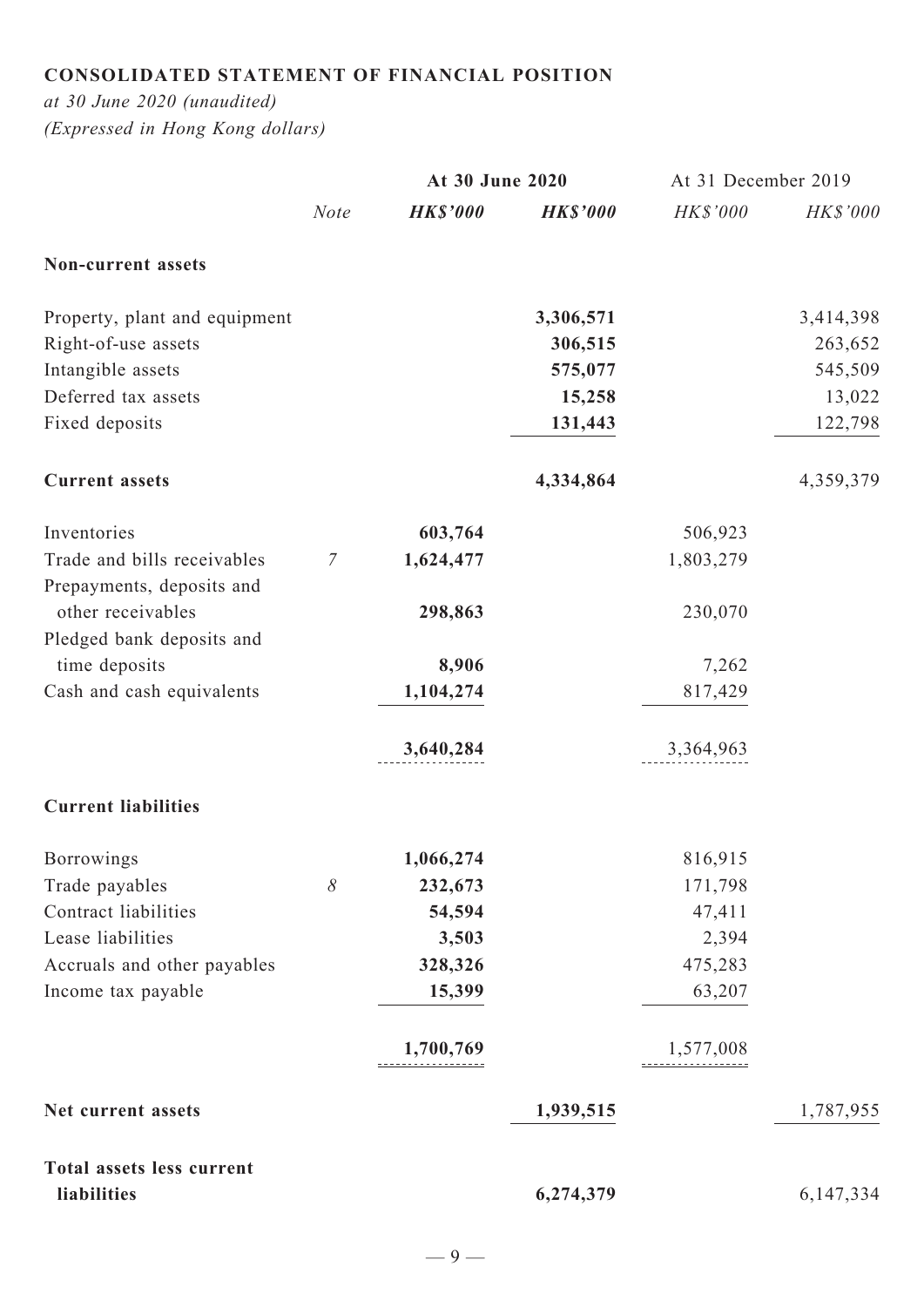|                                                            |             | At 30 June 2020 |                 | At 31 December 2019 |                 |
|------------------------------------------------------------|-------------|-----------------|-----------------|---------------------|-----------------|
|                                                            | <b>Note</b> | <b>HK\$'000</b> | <b>HK\$'000</b> | HK\$'000            | <b>HK\$'000</b> |
| <b>Non-current liabilities</b>                             |             |                 |                 |                     |                 |
| Borrowings                                                 |             | 1,090,594       |                 | 878,942             |                 |
| Lease liabilities                                          |             | 6,430           |                 | 904                 |                 |
| Deferred tax liabilities                                   |             | 10,265          |                 | 24,203              |                 |
| Deferred revenue                                           |             | 50,538          |                 | 56,137              |                 |
|                                                            |             |                 | 1,157,827       |                     | 960,186         |
| <b>NET ASSETS</b>                                          |             |                 | 5,116,552       |                     | 5,187,148       |
| <b>CAPITAL AND RESERVES</b>                                | 9           |                 |                 |                     |                 |
| Share capital                                              |             |                 | 67,420          |                     | 67,454          |
| Reserves                                                   |             |                 | 4,851,627       |                     | 4,918,968       |
| Total equity attributable to<br>equity shareholders of the |             |                 |                 |                     |                 |
| Company                                                    |             |                 | 4,919,047       |                     | 4,986,422       |
| Non-controlling interests                                  |             |                 | 197,505         |                     | 200,726         |
| <b>TOTAL EQUITY</b>                                        |             |                 | 5,116,552       |                     | 5,187,148       |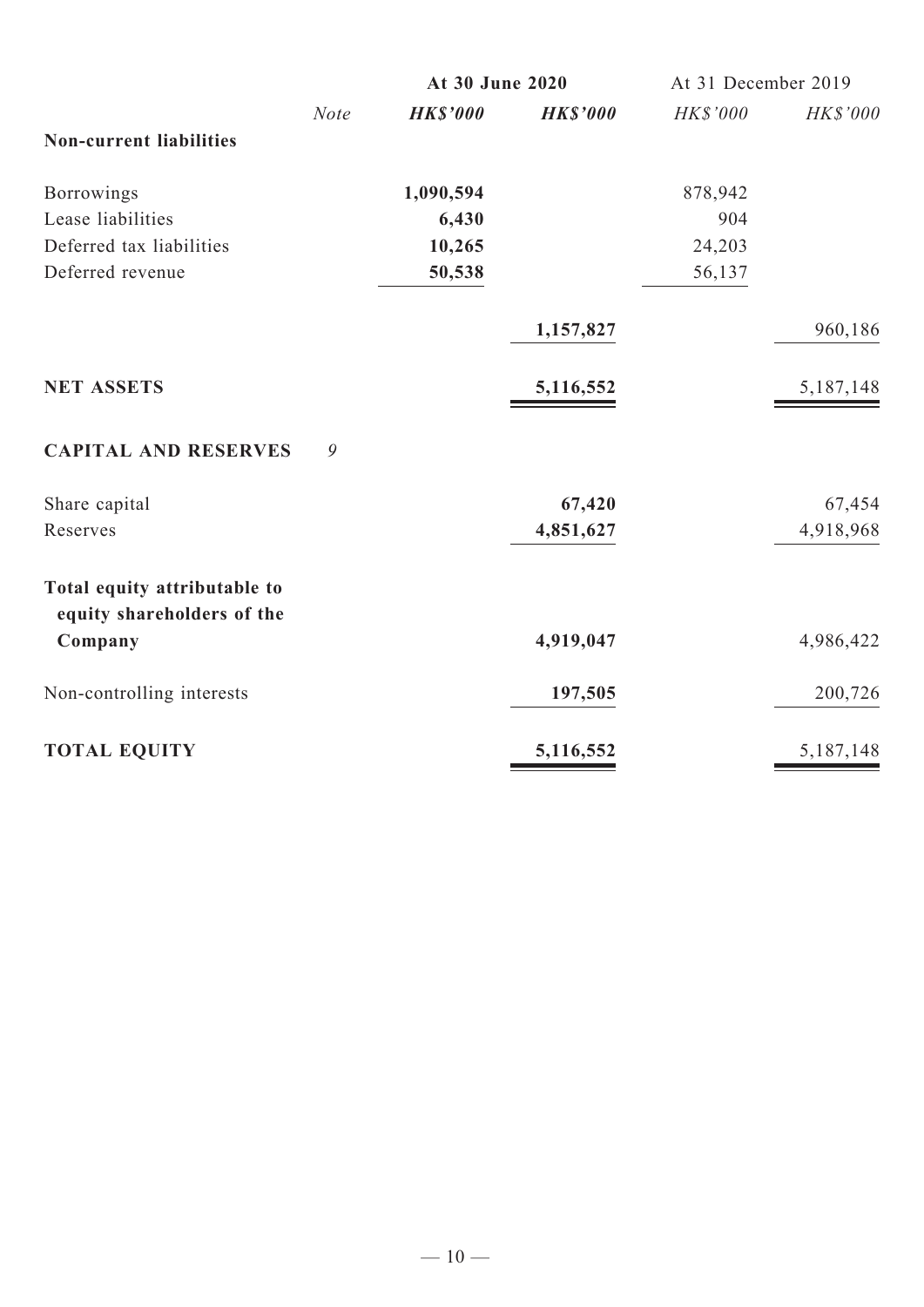# **SELECTED NOTES TO THE UNAUDITED INTERIM FINANCIAL STATEMENTS**

*(Expressed in Hong Kong dollars unless otherwise indicated)*

### **1. Basis of preparation**

This interim financial report has been prepared in accordance with the applicable disclosure provisions of the Rules Governing the Listing of Securities on the Stock Exchange, including compliance with Hong Kong Accounting Standard ("HKAS") 34, *Interim financial reporting*, issued by the Hong Kong Institute of Certified Public Accountants ("HKICPA"). It was authorised for issue on 25 August 2020.

The interim financial report has been prepared in accordance with the same accounting policies adopted in the 2019 annual financial statements, except for the accounting policy changes that are expected to be reflected in the 2020 annual financial statements. Details of any changes in accounting policies are set out in note 2.

The preparation of an interim financial report in conformity with HKAS 34 requires management to make judgments, estimates and assumptions that affect the application of policies and reported amounts of assets and liabilities, income and expenses on a year to date basis. Actual results may differ from these estimates.

The interim financial report contains condensed consolidated financial statements and selected explanatory notes. The notes include an explanation of events and transactions that are significant to an understanding of the changes in financial position and performance of the Group since the 2019 annual financial statements. The condensed consolidated interim financial statements and notes thereon do not include all of the information required for full set of financial statements prepared in accordance with Hong Kong Financial Reporting Standards ("HKFRSs").

The interim financial report is unaudited, but has been reviewed by KPMG in accordance with Hong Kong Standard on Review Engagements 2410, *Review of interim financial information performed by the independent auditor of the entity*, issued by the HKICPA.

The financial information relating to the financial year ended 31 December 2019 that is included in the interim financial report as comparative information does not constitute the Company's annual consolidated financial statements for that financial year but is derived from those financial statements. The Company's annual consolidated financial statements for the year ended 31 December 2019 are available from the Company's registered office. The auditors have expressed an unqualified opinion on those financial statements in their report dated 30 March 2020.

#### **2. Changes in accounting policies**

The Group has applied the following amendments to HKFRSs issued by the HKICPA to these financial statements for the current accounting period:

- Amendments to HKFRS 3, *Definition of a Business*
- • Amendment to HKFRS 16, *Covid-19-Related Rent Concessions*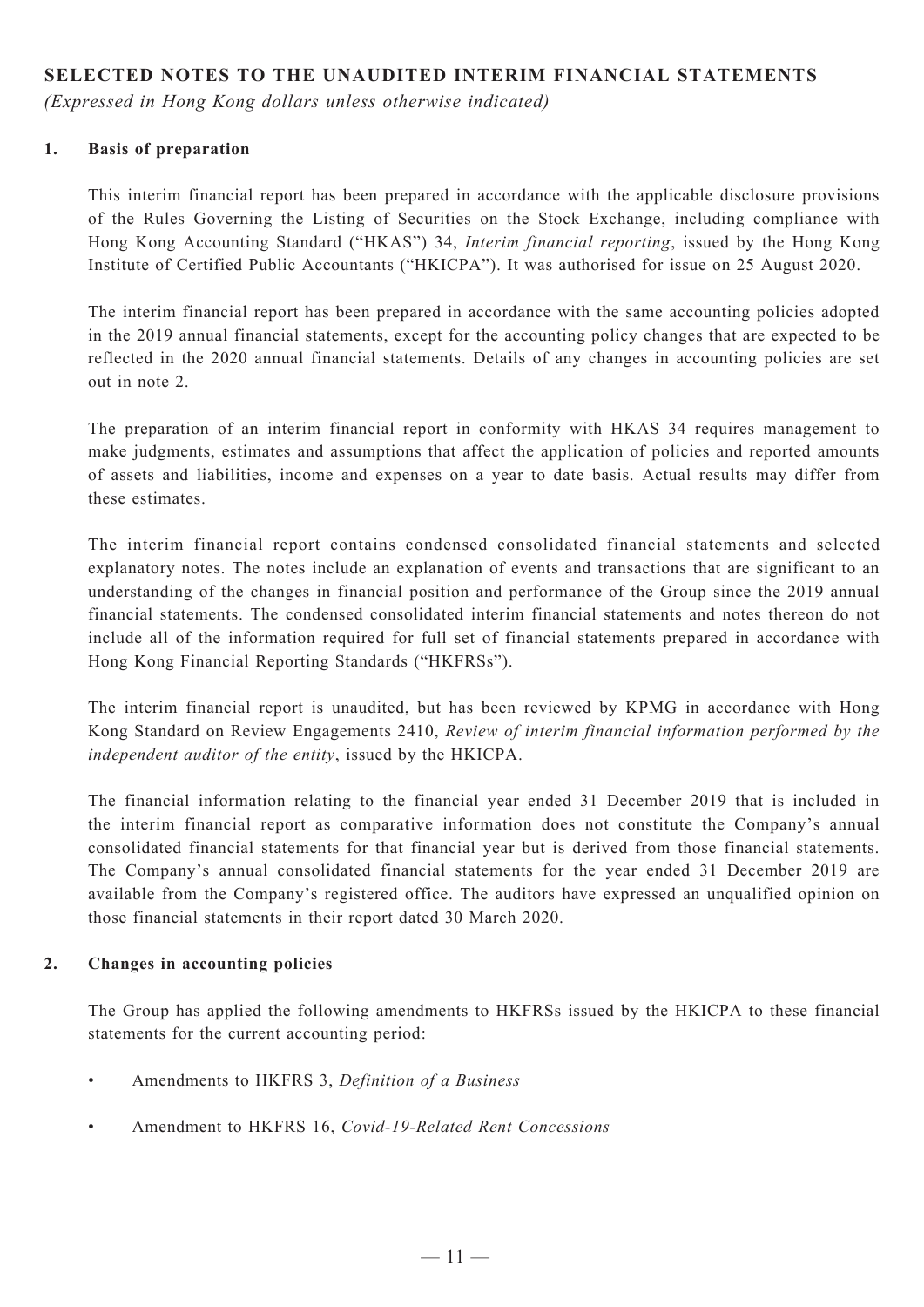None of these developments have had a material effect on how the Group's results and financial position for the current or prior periods have been prepared or presented. The Group has not applied any new standard or interpretation that is not yet effective for the current accounting period.

#### **3. Revenue and segment reporting**

The Group manages its businesses by divisions, which are organised by a mixture of both business lines (products and services) and geography. In a manner consistent with the way in which information is reported internally to the Group's most senior executive management for the purposes of resource allocation and performance assessment, the Group has identified two reportable segments, namely intravenous infusion solution and others and medical materials. No operating segments have been aggregated to form the following reportable segments.

#### **(a) Disaggregation of revenue**

Disaggregation of revenue from contracts with customers by major products or service lines and geographical location of customers is as follows:

|                                                                              | Six months ended 30 June |           |
|------------------------------------------------------------------------------|--------------------------|-----------|
|                                                                              | 2020                     | 2019      |
|                                                                              | <b>HK\$'000</b>          | HK\$'000  |
| Revenue from contracts with customers within the scope of<br><b>HKFRS 15</b> |                          |           |
| Disaggregation by major products or service lines                            |                          |           |
| - Sales of pharmaceutical products                                           | 1,724,389                | 2,234,361 |
| - Sales of medical materials                                                 | 52,674                   | 81,205    |
| - Services income                                                            | 2,468                    | 4,521     |
| - Sales of raw materials and by-products                                     | 3,187                    | 5,621     |
|                                                                              | 1,782,718                | 2,325,708 |
| Revenue from other source                                                    |                          |           |
| - Rental income                                                              | 115                      | 121       |
|                                                                              | 1,782,833                | 2,325,829 |
| Disaggregated by geographical location of customers                          |                          |           |
| - The PRC (place of domicile)                                                | 1,691,717                | 2,251,646 |
| - Other countries                                                            | 91,116                   | 74,183    |
|                                                                              | 1,782,833                | 2,325,829 |

Disaggregation of revenue from contracts with customers by the timing of revenue recognition is disclosed in note 3(b).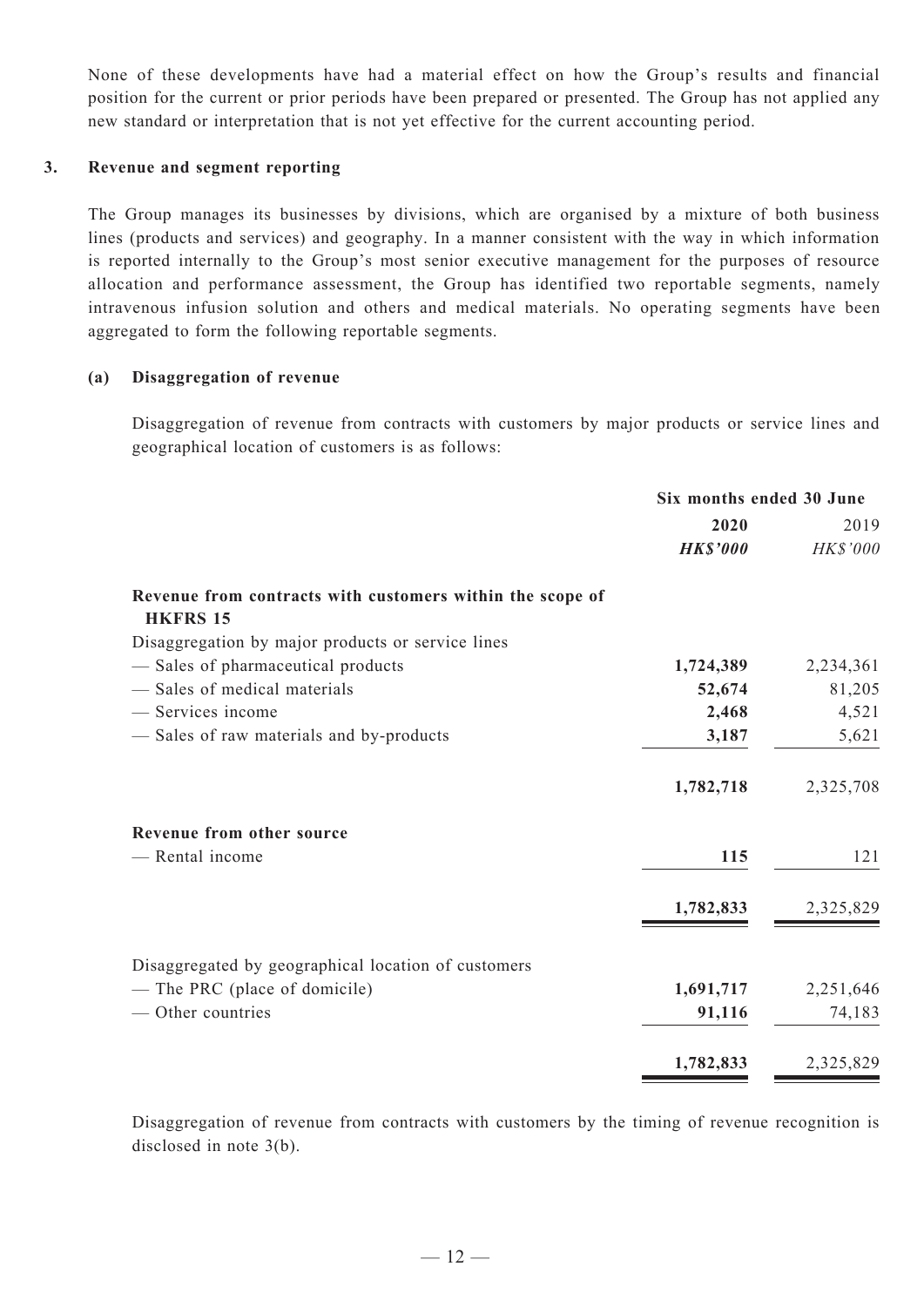#### **(b) Information about profit or loss, assets and liabilities**

Disaggregation of revenue from contracts with customers by timing of revenue recognition, as well as information regarding the Group's reportable segments as provided to the Group's most senior executive management for the purposes of resource allocation and assessment of segment performance for the period is set out below:

|                                                   | Six months ended 30 June 2020                                               |                                                |                                |                                 |
|---------------------------------------------------|-----------------------------------------------------------------------------|------------------------------------------------|--------------------------------|---------------------------------|
|                                                   | <b>Intravenous</b><br>infusion<br>solution<br>and others<br><b>HK\$'000</b> | <b>Medical</b><br>materials<br><b>HK\$'000</b> | Unallocated<br><b>HK\$'000</b> | <b>Total</b><br><b>HK\$'000</b> |
| Disaggregated by timing of revenue<br>recognition |                                                                             |                                                |                                |                                 |
| Point in time                                     | 1,726,944                                                                   | 53,306                                         |                                | 1,780,250                       |
| Over time                                         | 2,468                                                                       | 115                                            |                                | 2,583                           |
| Revenue from external customers                   | 1,729,412                                                                   | 53,421                                         |                                | 1,782,833                       |
| Inter-segment revenue                             | 10,553                                                                      | 49,986                                         |                                | 60,539                          |
| Reportable segment revenue                        | 1,739,965                                                                   | 103,407                                        |                                | 1,843,372                       |
| Operating profit or loss/segment results          | 317,609                                                                     | (751)                                          | (9, 417)                       | 307,441                         |
| Finance income                                    | 11,697                                                                      | 12                                             | 22                             | 11,731                          |
| Finance costs                                     | (16,380)                                                                    |                                                | (11, 463)                      | (27, 843)                       |
| Profit/(loss) before income tax                   | 312,926                                                                     | (739)                                          | (20, 858)                      | 291,329                         |
| Income tax                                        | (43,296)                                                                    | (333)                                          |                                | (43, 629)                       |
| Reportable segment profit/(loss) for the          |                                                                             |                                                |                                |                                 |
| period                                            | 269,630                                                                     | (1,072)                                        | (20, 858)                      | 247,700                         |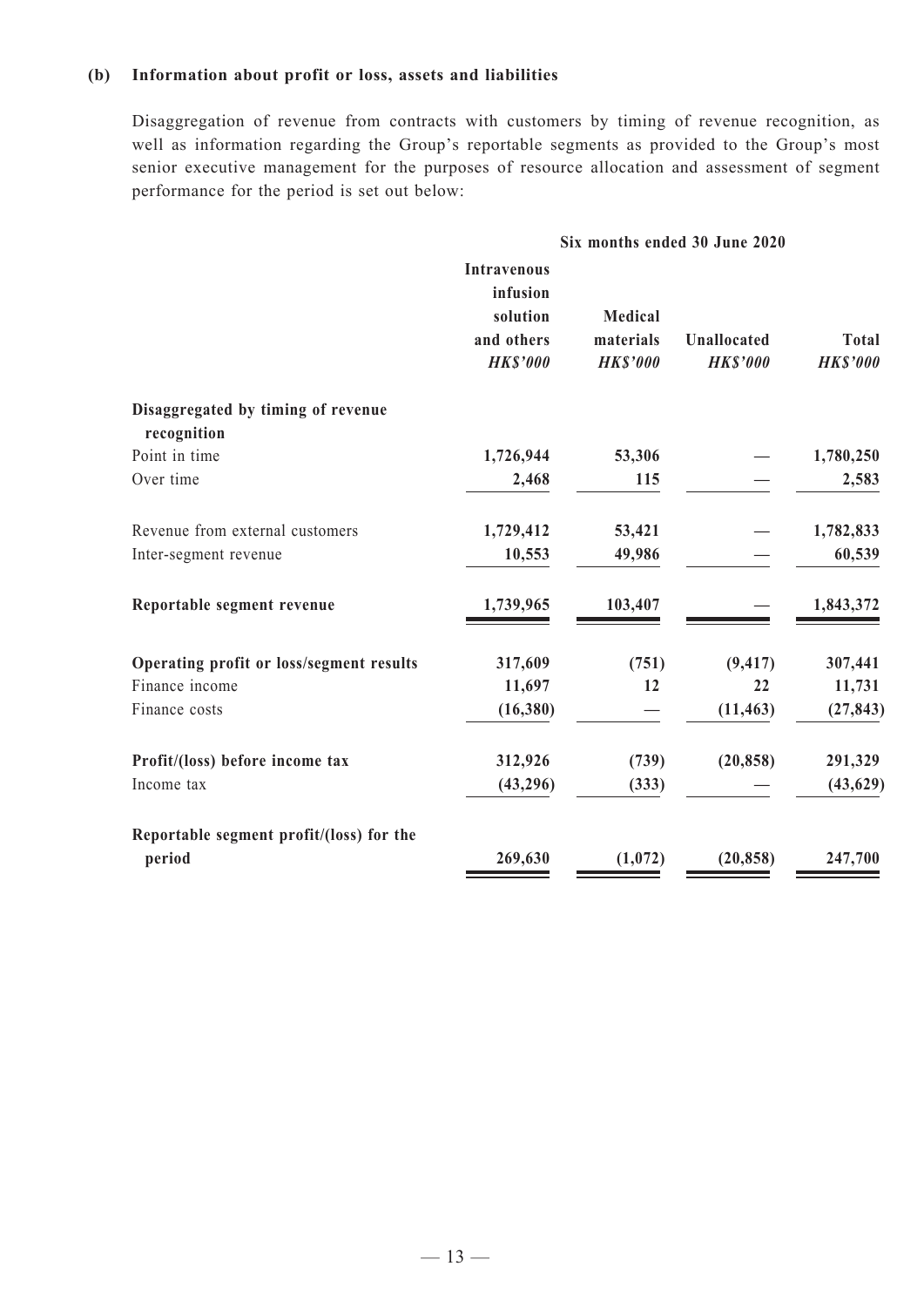|                                                                    | Six months ended 30 June 2019                                               |                                                |                                |                                |
|--------------------------------------------------------------------|-----------------------------------------------------------------------------|------------------------------------------------|--------------------------------|--------------------------------|
|                                                                    | Intravenous<br>infusion<br>solution<br>and others<br>HK\$'000               | Medical<br>materials<br>HK\$'000               | Unallocated<br>HK\$'000        | Total<br>HK\$'000              |
| Disaggregated by timing of revenue<br>recognition                  |                                                                             |                                                |                                |                                |
| Point in time                                                      | 2,239,982                                                                   | 81,205                                         |                                | 2,321,187                      |
| Over time                                                          | 4,521                                                                       | 121                                            |                                | 4,642                          |
| Revenue from external customers                                    | 2,244,503                                                                   | 81,326                                         |                                | 2,325,829                      |
| Inter-segment revenue                                              | 6,668                                                                       | 84,421                                         |                                | 91,089                         |
| Reportable segment revenue                                         | 2,251,171                                                                   | 165,747                                        |                                | 2,416,918                      |
| Operating profit or loss/segment results                           | 674,439                                                                     | 13,932                                         | (16, 483)                      | 671,888                        |
| Finance income                                                     | 9,217                                                                       | 67                                             | 47                             | 9,331                          |
| Finance costs                                                      | (12, 443)                                                                   | (462)                                          | (11,989)                       | (24, 894)                      |
| Profit/(loss) before                                               |                                                                             |                                                |                                |                                |
| income tax                                                         | 671,213                                                                     | 13,537                                         | (28, 425)                      | 656,325                        |
| Income tax                                                         | (102, 279)                                                                  | (3,430)                                        |                                | (105,709)                      |
| Reportable segment profit/(loss) for                               |                                                                             |                                                |                                |                                |
| the period                                                         | 568,934                                                                     | 10,107                                         | (28, 425)                      | 550,616                        |
|                                                                    |                                                                             |                                                | At 30 June 2020                |                                |
|                                                                    | <b>Intravenous</b><br>infusion<br>solution<br>and others<br><b>HK\$'000</b> | <b>Medical</b><br>materials<br><b>HK\$'000</b> | Unallocated<br><b>HK\$'000</b> | <b>Total</b><br><b>HKS'000</b> |
| Reportable segment assets<br><b>Reportable segment liabilities</b> | 7,411,582<br>2,032,680                                                      | 352,768<br>17,146                              | 210,798<br>808,770             | 7,975,148<br>2,858,596         |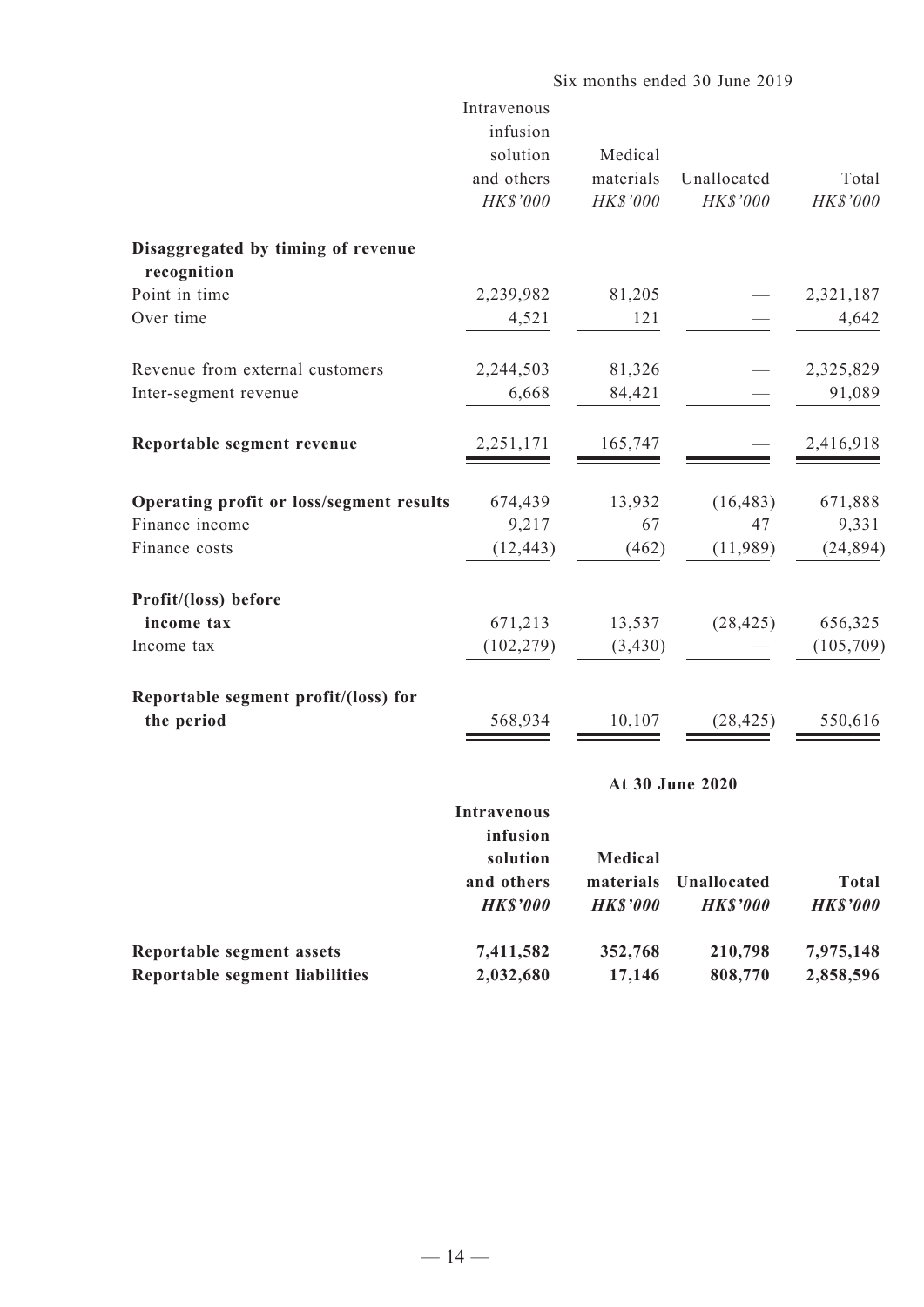|                                | Intravenous<br>infusion |                 |                 |           |
|--------------------------------|-------------------------|-----------------|-----------------|-----------|
|                                | solution                | Medical         |                 |           |
|                                | and others              | materials       | Unallocated     | Total     |
|                                | <b>HK\$'000</b>         | <b>HK\$'000</b> | <b>HK\$'000</b> | HK\$'000  |
| Reportable segment assets      | 7,366,351               | 350,833         | 7,158           | 7,724,342 |
| Reportable segment liabilities | 1,989,746               | 24,004          | 523,444         | 2,537,194 |
|                                |                         |                 |                 |           |

At 31 December 2019

#### **4. Profit before taxation**

Profit before taxation is arrived at after (crediting)/charging:

### **(a) Finance income and costs**

|                                                            | Six months ended 30 June |          |  |
|------------------------------------------------------------|--------------------------|----------|--|
|                                                            | 2020                     | 2019     |  |
|                                                            | <b>HK\$'000</b>          | HK\$'000 |  |
| Finance income:                                            |                          |          |  |
| - Interest income on bank deposits                         | (10, 411)                | (8,943)  |  |
| - Net foreign exchange gain                                | (1,320)                  | (388)    |  |
| <b>Finance income</b>                                      | (11, 731)                | (9, 331) |  |
| Finance costs:                                             |                          |          |  |
| - Interest expense of borrowings                           | 34,639                   | 31,106   |  |
| Less: Interest expense capitalised into qualifying assets* | (6,796)                  | (6,212)  |  |
| <b>Finance costs</b>                                       | 27,843                   | 24,894   |  |
| Finance costs — net                                        | 16,112                   | 15,563   |  |

\* During the six months ended 30 June 2020, the borrowing costs have been capitalised at a rate of 4.05% per annum (six months ended 30 June 2019: 4.9%).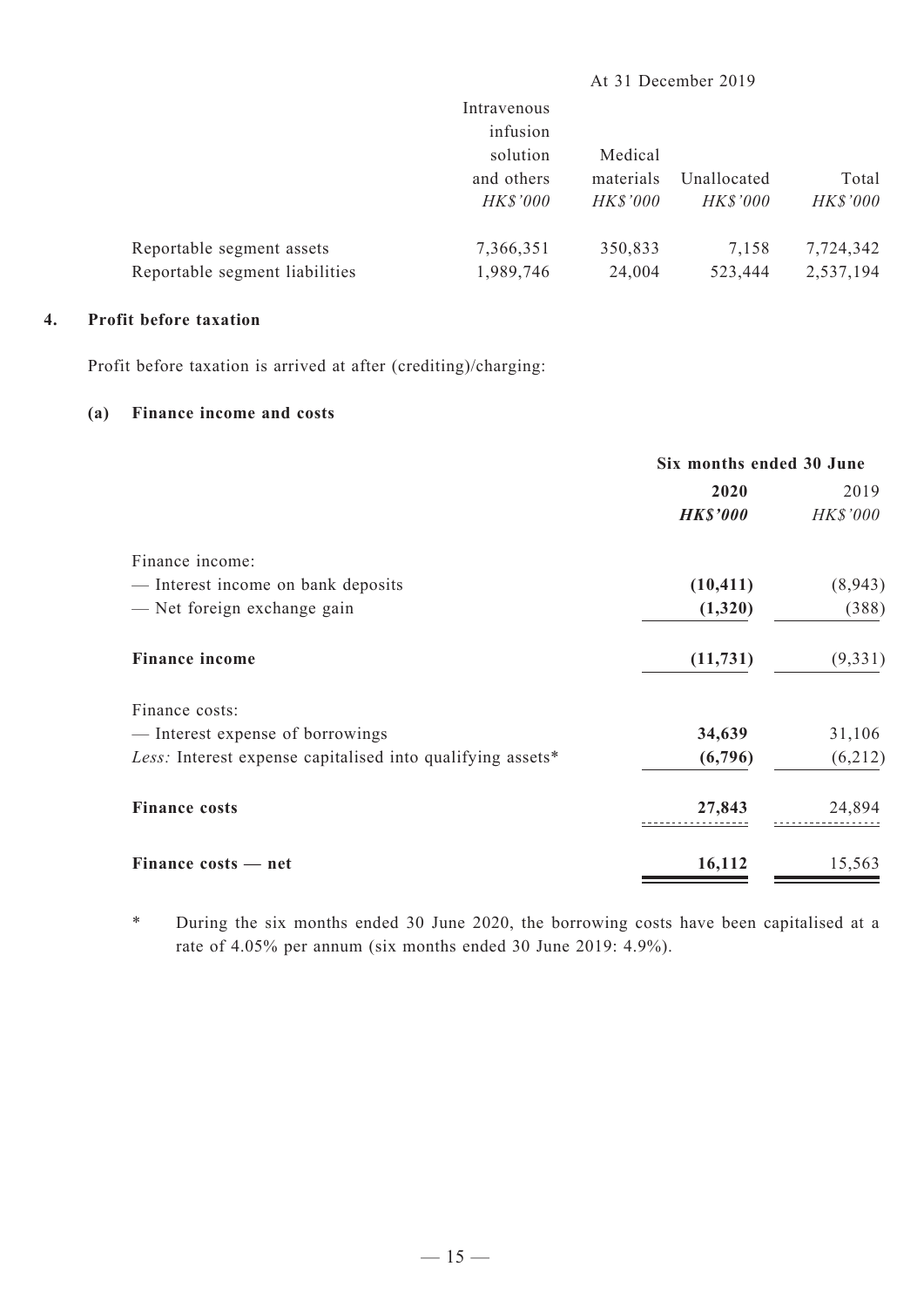|                                                   | Six months ended 30 June |           |  |
|---------------------------------------------------|--------------------------|-----------|--|
|                                                   | 2020                     | 2019      |  |
|                                                   | <b>HK\$'000</b>          | HK\$'000  |  |
| Research and development costs                    | 84,849                   | 67,322    |  |
| Less: Costs capitalised into intangible assets    | (35, 220)                | (16, 028) |  |
|                                                   | 49,629                   | 51,294    |  |
| Gain on disposal of property, plant and equipment | (1, 153)                 | (474)     |  |
| Government grants<br>Depreciation charges         | (27, 911)                | (6,158)   |  |
| — owned property, plant and equipment             | 139,401                  | 125,699   |  |
| — right-of-use assets                             | 5,219                    | 4,844     |  |
| Amortisation of intangible assets                 | 7,853                    | 8,386     |  |

#### **5. Income tax**

|                                                  | Six months ended 30 June |                 |  |
|--------------------------------------------------|--------------------------|-----------------|--|
|                                                  | 2020                     | 2019            |  |
|                                                  | <b>HK\$'000</b>          | <b>HK\$'000</b> |  |
| Current tax — PRC corporate income tax $("CIT")$ | 56,881                   | 106,302         |  |
| Deferred taxation                                | (13, 252)                | (593)           |  |
|                                                  | 43,629                   | 105,709         |  |

Shijiazhuang No. 4 Pharmaceutical Co., Ltd. ("Shijiazhuang No. 4 Pharma"), Jiangsu Best New Medical Material Co., Ltd. ("Jiangsu Best"), Hebei Guolong Pharmaceutical Co., Ltd. and Hebei Hanlin Biotechnology Co., Ltd. have been certified as High and New Technology Enterprises ("HNTE") in 2018, 2017, 2017 and 2018, respectively. According to the tax incentives rules of the CIT Law of the People's Republic of China (the "CIT Law") for High and New Technology Enterprises, these entities are subject to preferential income tax rate of 15% for three years. The additional deduction of research and development expenditures have been increased from 50% to 75%, effective from 2018 to 2020, according to a new tax incentives policy promulgated by the State Tax Bureau of the PRC in September 2018.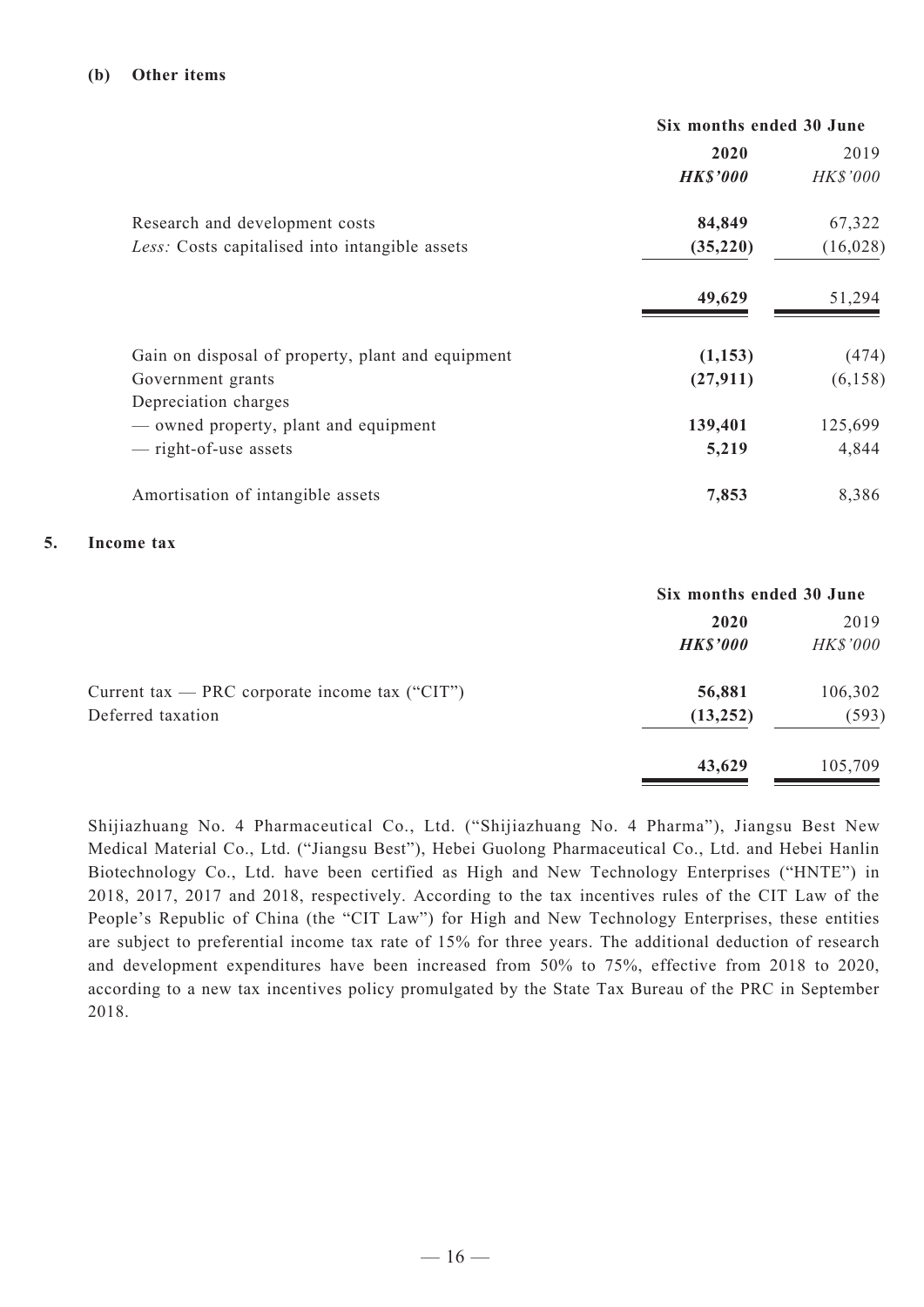All other subsidiaries of the Company established and operated in the PRC are subject to the PRC CIT at an applicable rate of 25%.

The CIT Law and its relevant regulations also impose a withholding tax at 10% on the foreign investors with respect to dividend distributions made out of the PRC entities from earnings accumulated from 1 January 2008, unless the foreign investors meet certain requirements specified in the relevant tax regulations in the PRC and accordingly are entitled to a preferential rate of 5%. Deferred tax liabilities have been provided for in this regard based on the expected dividends to be distributed from the Group's PRC subsidiaries in the foreseeable future in respect of the profits generated since 1 January 2008.

Taxation for other entities of the Group is charged at their respective applicable income tax rates ruling in the relevant jurisdictions.

#### **6. Earnings per share**

#### **(a) Basic earnings per share**

The calculation of basic earnings per share is based on the profit attributable to ordinary equity shareholders of the Company of HK\$247,035,000 for the six months ended 30 June 2020 (six months ended 30 June 2019: HK\$548,244,000) and the weighted average of 3,031,537,000 ordinary shares (six months ended 30 June 2019: 3,017,561,000 ordinary shares) in issue during the interim period.

#### **(b) Diluted earnings per share**

The calculation of diluted earnings per share is based on the profit attributable to equity shareholders of the Company of HK\$247,035,000 for the six months ended 30 June 2020 (six months ended 30 June 2019: HK\$548,244,000) and the weighted average number of 3,047,931,000 ordinary shares for the six months ended 30 June 2020 (six months ended 30 June 2019: 3,048,315,000 ordinary shares) after adjusting for the effects of dilutive potential ordinary shares under the Company's share option scheme, calculated as follows:

#### *Weighted average number of ordinary shares (diluted)*

|                                                                                                                             | Six months ended 30 June |           |  |
|-----------------------------------------------------------------------------------------------------------------------------|--------------------------|-----------|--|
|                                                                                                                             | 2020                     | 2019      |  |
|                                                                                                                             | $\boldsymbol{\theta}$    | '000      |  |
| Weighted average number of ordinary shares at 30 June (basic)<br>Effect of deemed issue of shares under the Company's share | 3,031,537                | 3,017,561 |  |
| option scheme                                                                                                               | 16,394                   | 30,754    |  |
| Weighted average number of ordinary shares at 30 June (diluted)                                                             | 3,047,931                | 3,048,315 |  |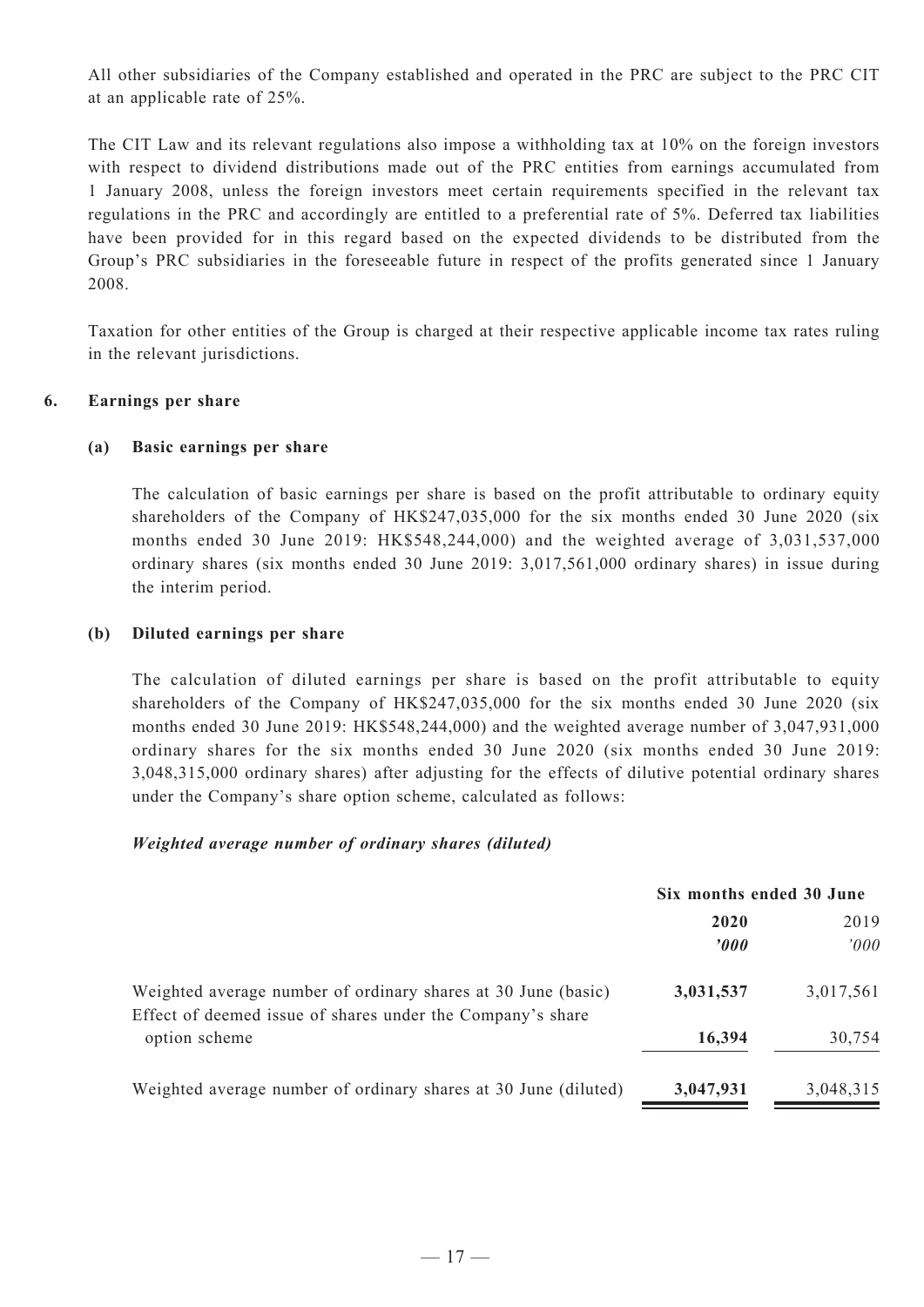#### **7. Trade and bills receivables**

As of the end of the reporting period, the ageing analysis of trade debtors and bills receivables, based on the invoice date (or date of revenue recognition, if earlier) and net of loss allowance, is as follows:

|                      | 30 June<br>2020<br><b>HK\$'000</b> | 31 December<br>2019<br>HK\$'000 |
|----------------------|------------------------------------|---------------------------------|
| Within 3 months      | 981,179                            | 1,244,219                       |
| 4 to 6 months        | 337,898                            | 385,524                         |
| 7 to 12 months       | 301,007                            | 179,291                         |
| 1 to 2 years         | 26,132                             | 2,682                           |
| Less: Loss allowance | (21, 739)                          | (8, 437)                        |
|                      | 1,624,477                          | 1,803,279                       |

As at 30 June 2020, bills receivable of HK\$245,368,000 (31 December 2019: HK\$130,573,000) represent short-term bank acceptance bills receivable that entitle the Group to receive the full face amount from the banks at maturity, which generally ranges from 3 to 12 months from the date of issuance. Historically, the Group had experienced no credit losses on bills receivable. The Group from time to time endorses bills receivable to suppliers in order to settle payables.

As at 30 June 2020, the Group endorsed certain bank acceptance bills to suppliers for settling payables of the same amount on a full recourse basis. The Group has derecognised these bills receivable and payables to suppliers in their entirety. These derecognised bank acceptance bills had a maturity date of less than twelve months from the end of the reporting period. In the opinion of the directors, the Group has transferred substantially all the risks and rewards of ownership of these bills and has discharged its obligation of the payables to its suppliers, and the Group has limited exposure in respect of the settlement obligation of these bills receivable under the relevant PRC rules and regulations, should the issuing banks fail to settle the bills on maturity date. The Group considered the issuing banks of these bills are of good credit quality and non-settlement of these bills by the issuing banks on maturity is not probable. As at 30 June 2020, the Group's maximum exposure to loss and undiscounted cash outflow, which is same as the amount payable by the Group to suppliers in respect of the endorsed bills, should the issuing banks fail to settle the bills on maturity date, amounted to approximately HK\$334 million (31 December 2019: HK\$573 million). Bills receivable were therefore derecognised.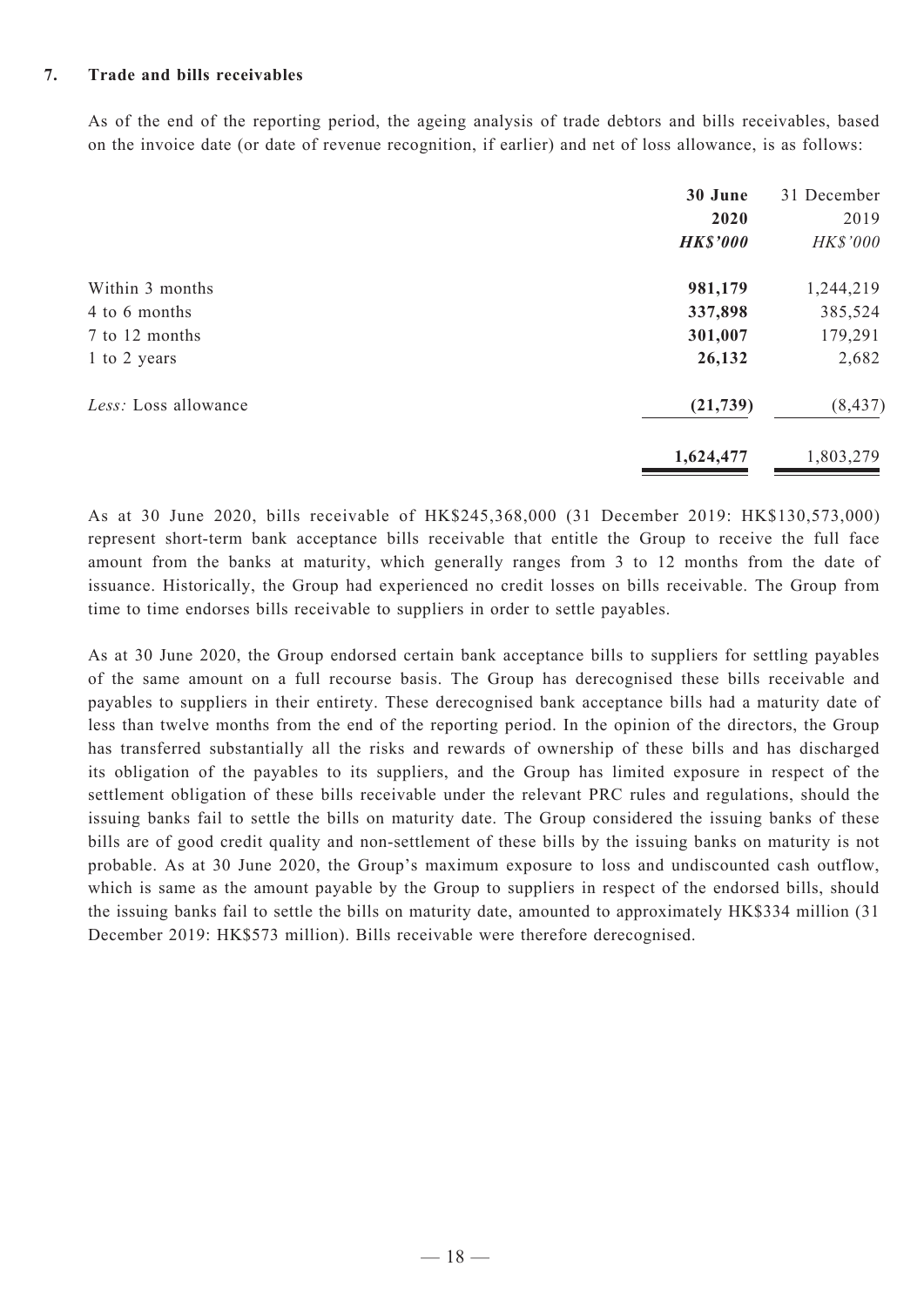#### **8. Trade payables**

As of the end of the reporting period, the ageing analysis of trade payables, based on the invoice date, is as follows:

|                   | 30 June         | 31 December |
|-------------------|-----------------|-------------|
|                   | 2020            | 2019        |
|                   | <b>HK\$'000</b> | HK\$'000    |
| Within 3 months   | 190,225         | 147,966     |
| 4 to 6 months     | 32,422          | 17,062      |
| 7 to 12 months    | 8,707           | 5,718       |
| 1 to 3 years      | 690             | 295         |
| More than 3 years | 629             | 757         |
|                   | 232,673         | 171,798     |

#### **9. Capital, reserves and dividends**

#### **(a) Dividends**

#### *(i) Dividends payable to equity shareholders attributable to the interim period*

|                                                                                                                         | Six months ended 30 June |                 |  |
|-------------------------------------------------------------------------------------------------------------------------|--------------------------|-----------------|--|
|                                                                                                                         | 2020                     | 2019            |  |
|                                                                                                                         | <b>HK\$'000</b>          | <b>HK\$'000</b> |  |
| Interim dividend declared and paid after the interim period,<br>of HK5.0 cents per share (30 June 2019: HK5.0 cents per |                          |                 |  |
| share)                                                                                                                  | 151,230                  | 151,701         |  |

The interim dividend has not been recognised as a liability at the end of the reporting period.

# *(ii) Dividends payable to equity shareholders attributable to the previous financial year, approved and paid during the interim period*

|                                                        | Six months ended 30 June |                 |  |
|--------------------------------------------------------|--------------------------|-----------------|--|
|                                                        | 2020                     | 2019            |  |
|                                                        | <b>HK\$'000</b>          | <b>HK\$'000</b> |  |
| Final dividend proposed after the end of the reporting |                          |                 |  |
| period of HK6.0 cents per share (30 June 2019: HK5.0   |                          |                 |  |
| cents per share)                                       | 181,837                  | 150,701         |  |

The share premium account may be applied by the Company to pay distributions or dividends to the equity shareholders of the Company in accordance with the Company Law of the Cayman Islands.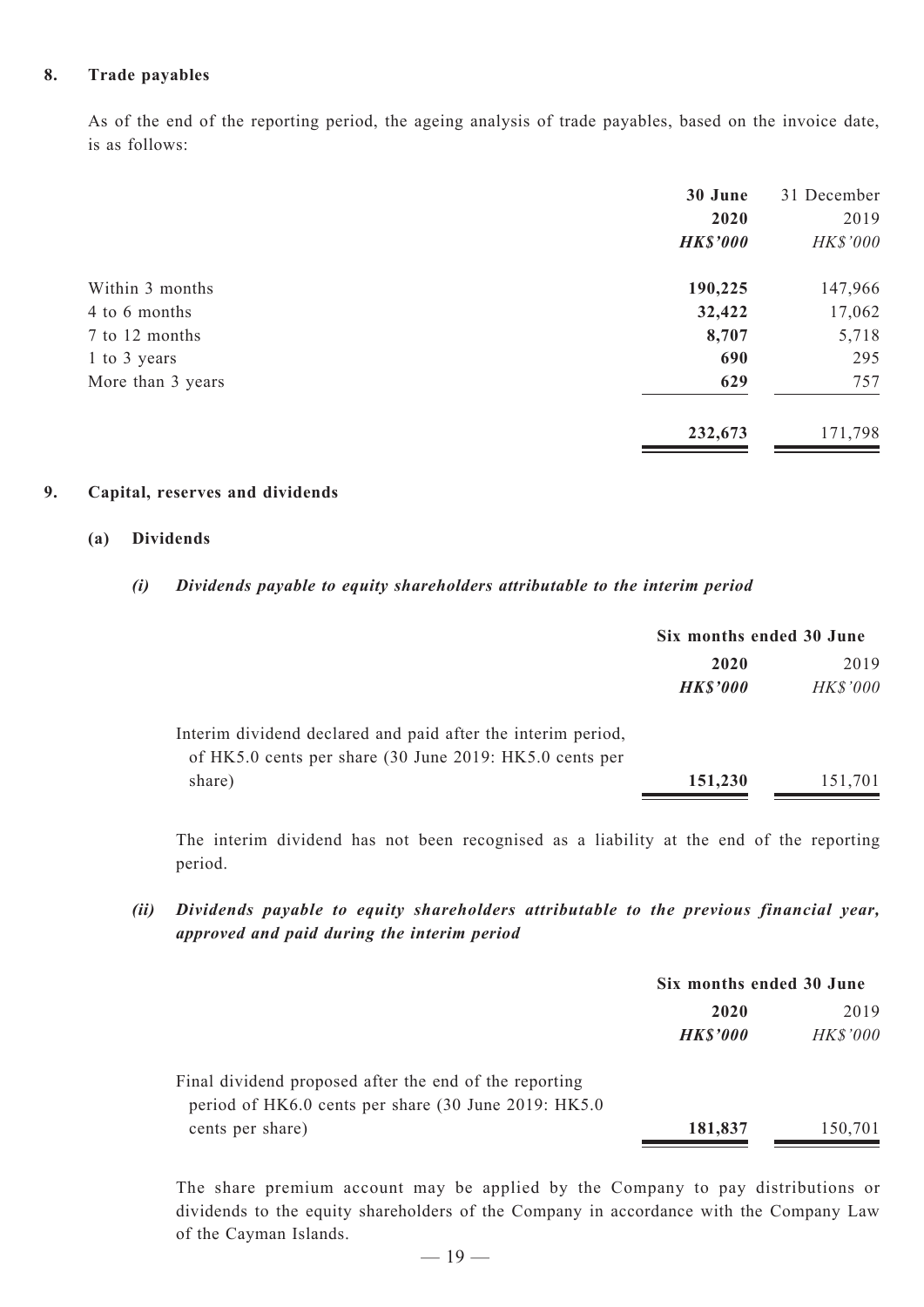#### **(b) Purchase and cancellation of own shares**

During the six months ended 30 June 2020, the Company repurchased a total of 2,530,000 (six months ended 30 June 2019: nil) ordinary shares of the Company through the Stock Exchange at an aggregate consideration of approximately HK\$14,150,000 (including HK\$51,000 expenses directly attributable to the repurchase).

During the six months ended 30 June 2020, a total of 1,702,000 (six months ended 30 June 2019: nil) ordinary shares were cancelled in accordance with the Company Law of the Cayman Islands.

828,000 repurchased ordinary shares were treated as treasury shares as at 30 June 2020 and subsequently cancelled on 17 July 2020. The consideration paid on such repurchase of HK\$4,154,000 was charged to capital reserve, all of which would be deducted from share capital and share premium when the shares are cancelled.

#### **(c) Equity settled share-based transactions**

During the six months ended 30 June 2020, no share options were exercised by the director of the Company. As at 30 June 2020, the total number of share options outstanding and exercisable was 32,000,000 (31 December 2019: 32,000,000).

During the six months ended 30 June 2019, a total of 20,000,000 share options were exercised by one director of the Company, with exercise price of HK\$2.58 at a total consideration of HK\$51,600,000.

### **MANAGEMENT DISCUSSION AND ANALYSIS**

#### **Business Review**

SSY Group Limited (the "Company") and its subsidiaries (together, the "Group") are principally engaged in the research, development, manufacturing and selling of a wide range of pharmaceutical products, which includes finished medicines of mainly intravenous infusion solution to hospitals and distributors, bulk pharmaceuticals and medical materials. The Group has manufacturing plants in Hebei Province and Jiangsu Province, the People's Republic of China (the "PRC"), and sells to customers mainly in the PRC.

For the six months ended 30 June 2020, the review on the Group's business performance and financial performance are contained in the Chairman's statement under section headed "BUSINESS REVIEW" and in this Management Discussion and Analysis under section headed "FINANCIAL PERFORMANCE REVIEW" respectively. The future development in the Group's business is discussed in the Chairman's statement under section headed "PROSPECTS FOR DEVELOPMENT".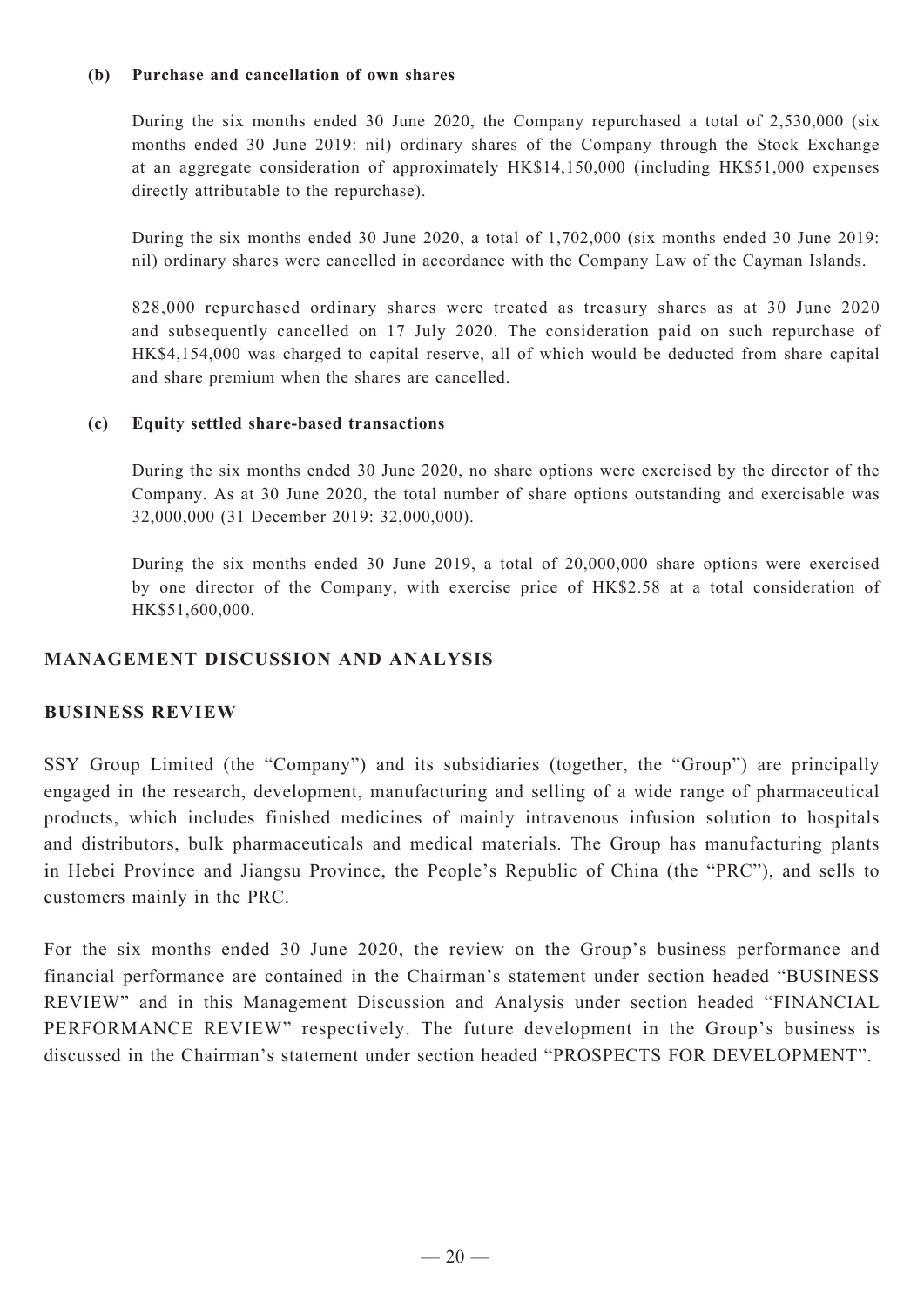## **FINANCIAL PERFORMANCE REVIEW**

### **Revenue**

The Group's intravenous infusion solution products and ampoule injection products are mainly manufactured and sold by Shijiazhuang No. 4 Pharmaceutical Co., Ltd. ("Shijiazhuang No. 4 Pharma"), a wholly-owned subsidiary. There are different forms of packing in intravenous infusion products including Non-PVC Soft Bag, Upright Soft Bag, PP Plastic Bottle and Glass Bottle, while ampoule injection products are mainly small liquid injections in forms of glass and PP plastic. The Group's medical materials are mainly manufactured and sold by Jiangsu Best New Medical Material Co., Ltd. ("Jiangsu Best"), which was also a wholly-owned subsidiary in the Group.

Majority of the Group's sales are conducted in the PRC and are denominated in Renminbi ("RMB"). Starting from early 2020, there has been a significant reduction of human traffics in hospitals in the PRC, which are major customers of the Group, due to the COVID-19 novel coronavirus epidemic. In terms of RMB, revenue of the Group for the six months ended 30 June 2020 decreased by 19.5% from RMB2,008,470,000 in corresponding period of last year to RMB1,617,083,000. In addition, RMB depreciated by approximately 4.8% when translated into Hong Kong dollars ("HK\$") for the six months ended 30 June 2020 as compared with corresponding period of last year. As a result, in terms of HK\$, revenue of the Group for the six months ended 30 June 2020 decreased by 23.3% from HK\$2,325,829,000 in corresponding period of last year to HK\$1,782,833,000. Among which, revenue from intravenous infusion solution accounted for HK\$1,182,758,000 (30 June 2019: HK\$1,972,367,000), representing a decrease of 40.0% as compared with corresponding period of last year. Among which, revenue from Non-PVC Soft Bag and Upright Soft Bag Infusion Solution were HK\$614,878,000 and HK\$158,814,000 respectively, totalling HK\$773,692,000, a decrease of 39.8% as compared with corresponding period of last year and accounted for 65.4% of revenue from intravenous infusion solution; revenue from PP Plastic Bottle Infusion Solution was HK\$297,240,000 a decrease of 29.7% as compared with corresponding period of last year and accounted for 25.1% of revenue from intravenous infusion solution; revenue from Glass Bottle Infusion Solution was HK\$111,826,000, a decrease of 57.7% as compared with corresponding period of last year and accounted for 9.5% of revenue from intravenous infusion solution.

On the other hand, the Group has put a lot of effort in promoting in particular high-end ampoule injections products in view of its high growth potential. As a result, revenue from ampoule injections accounted for HK\$293,608,000 (30 June 2019: HK\$150,739,000), representing an increase of 94.8% as compared with corresponding period of last year. Revenue from other products and services accounted for HK\$253,046,000 (30 June 2019: HK\$121,397,000), representing an increase of 108.4% as compared with corresponding period of last year mainly due to significant increase in sales of bulk pharmaceuticals and Abidol Hydrochloride capsule.

The Group will keep focusing its production in high quality intravenous infusion solution products such as Non-PVC Soft Bag infusion solution and therapeutic infusion solution. The Group will also keep expanding its market in ampoule injections and bulk pharmaceuticals to drive revenue growth.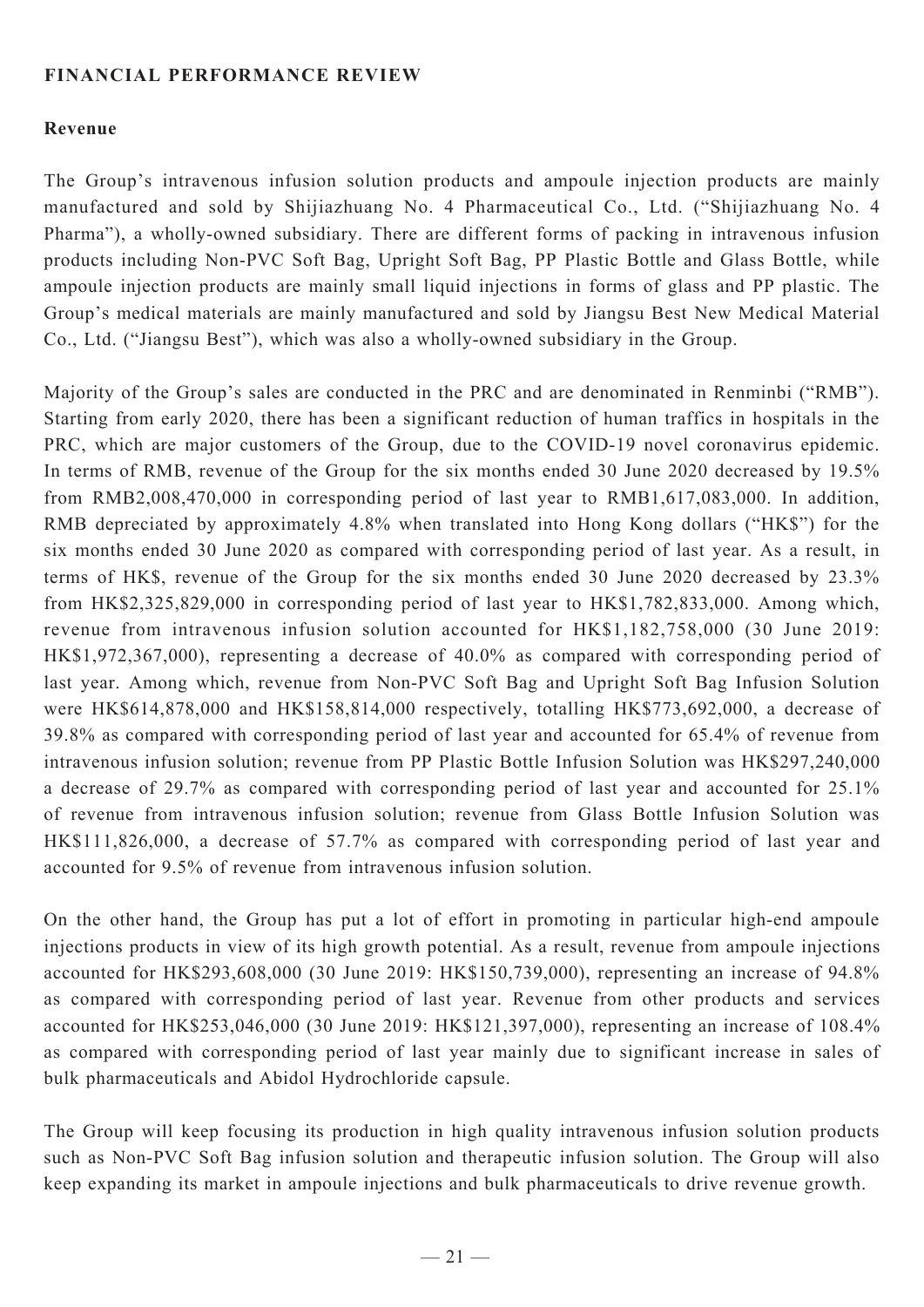Revenue from medical materials products contributed HK\$53,421,000 (30 June 2019: HK\$81,326,000) to the Group, representing a decrease of 34.3% as compared with corresponding period of last year.

### **Cost of sales**

The Group's cost of sales decreased by 23.2% to HK\$641,572,000 for the six months ended 30 June 2020 as compared to the corresponding period last year of HK\$835,573,000. The cost of direct materials, direct labour and other costs represented approximately 59.2%, 16.2% and 24.6% of the total cost of sales respectively, while their comparative percentages for the corresponding period last year were 60.3%, 13.8% and 25.9% respectively.

### **Gross profit margin**

For the six months ended 30 June 2020, the Group recorded a total gross profit of HK\$1,141,261,000 (30 June 2019: HK\$1,490,256,000). Overall gross profit margin slightly decreased by 0.1 percentage point to 64.0% for the six months ended 30 June 2020 from 64.1% for the corresponding period last year. It was mainly an overall result of a larger proportion of high margin therapeutic products among infusion solutions offset by an increased sales of bulk pharmaceuticals with a lower margin as compared to infusion solutions.

### **Other net income**

For the six months ended 30 June 2020, the Group's other net income increased to approximately HK\$37,825,000 (30 June 2019: HK\$8,742,000) which mainly represented government grants.

### **Selling and distribution costs**

For the six months ended 30 June 2020, selling and distribution costs amounted to approximately HK\$670,798,000 (30 June 2019: HK\$651,777,000), which mainly consisted of advertising, marketing and promotion expenses of approximately HK\$470,710,000 (30 June 2019: HK\$380,097,000), transportation cost of approximately HK\$143,956,000 (30 June 2019: HK\$212,620,000) as well as salary expenses for sales and marketing staff of approximately HK\$27,214,000 (30 June 2019: HK\$30,158,000).

Selling and distribution costs slightly increased by 2.9% for the six months ended 30 June 2020 as compared with corresponding period of last year. Despite the drop in sales due to COVID-19 epidemic, the Group has been actively promoting new products during the first half of year 2020 and the results were reflected in sales growth of ampoule injections and higher proportion of therapeutic products among infusion solutions. The Group believes that a broader market and product coverage is beneficial to its long-term business development.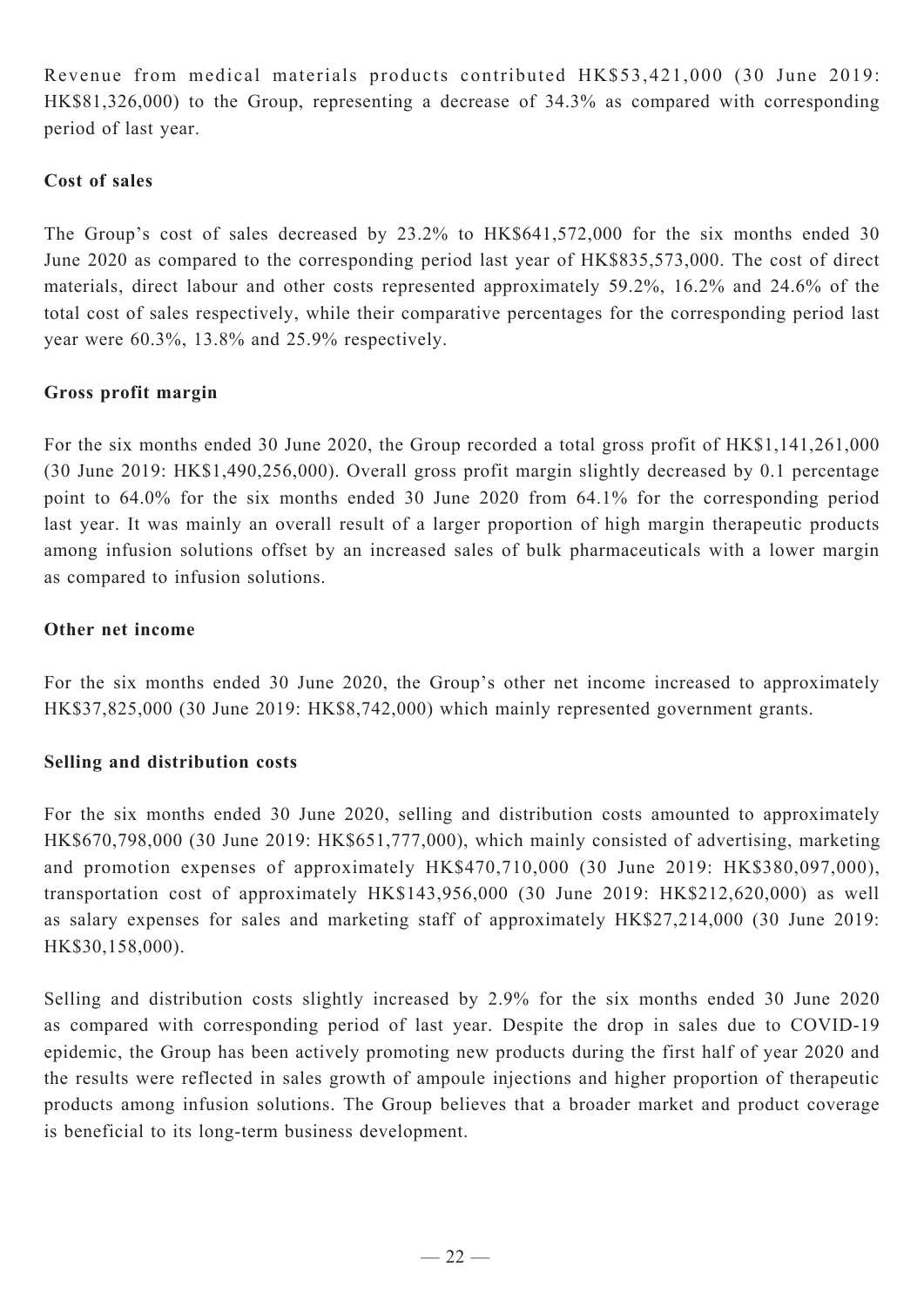### **General and administrative expenses**

For the six months ended 30 June 2020, general and administrative expenses was approximately HK\$200,847,000 (30 June 2019: HK\$175,333,000) which mainly comprised of salaries expenses for administrative staff of approximately HK\$65,203,000 (30 June 2019: HK\$75,474,000), depreciation and amortisation expenses of approximately HK\$65,021,000 (30 June 2019: HK\$43,349,000) as well as research and development cost (the part being directly expensed) of approximately HK\$27,613,000 (30 June 2019: HK\$32,241,000).

The increase of 14.6% in general and administrative expense as compared to that of the corresponding period last year was mainly caused by higher depreciation expense after the start of bulk pharmaceuticals business under Hebei Guangxiang Pharmaceutical Co., Ltd. ("Hebei Guangxiang").

### **Profit from operations**

For the six months ended 30 June 2020, the Group's profit from operations amounted to HK\$307,441,000, representing a decrease of 54.2% as compared to HK\$671,888,000 of the corresponding period last year, with the operating profit margin (defined as profit from operations divided by total revenue) decreased to 17.2% from 28.9% of the corresponding period last year due to a higher level of expenses during the six months ended 30 June 2020.

### **Net finance costs**

The Group's net finance costs slightly increased by 3.5% to HK\$16,112,000 for the six months ended 30 June 2020 (30 June 2019: HK\$15,563,000), which represented mainly interest expenses of bank borrowings net of interest income on bank deposits.

### **Income tax**

The Group believes that Shijiazhuang No. 4 Pharma, Jiangsu Best, Hebei Guolong Pharmaceutical Co., Ltd. and Hebei Hanlin Biotechnology Co., Ltd. were qualified as the High and New Technology Enterprise and thus subject to a 15% preferential income tax in the PRC for both 2020 and 2019. For the six months ended 30 June 2020, the income tax expense decreased by 58.7% to HK\$43,629,000 (30 June 2019: HK\$105,709,000) mainly due to a lower profit before taxation of the Group.

### **Profit attributable to equity shareholders**

The profit attributable to equity shareholders of the Company for the six months ended 30 June 2020 decreased by 54.9% to HK\$247,035,000 (30 June 2019: HK\$548,244,000), with net profit margin (defined as profit attributable to equity shareholders of the Company divided by total revenue) decreased to 13.9% from 23.6% of the corresponding period last year.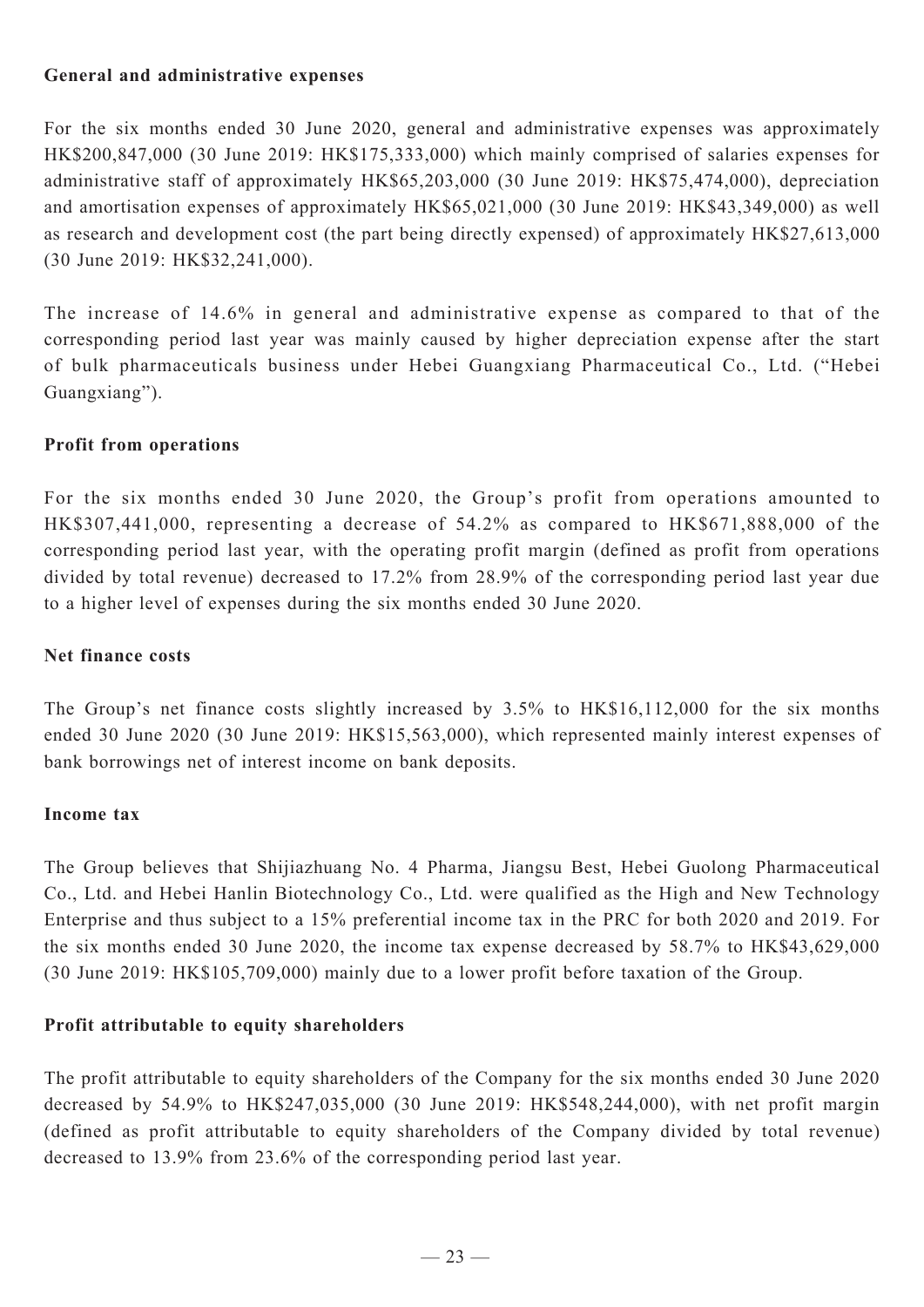# **LIQUIDITY, FINANCIAL RESOURCES AND CAPITAL STRUCTURE**

The Group primarily finances its working capital and other capital requirements by net cash generated from operating activities and resorts to external financing including both long-term and short-term bank borrowings from time to time in case the projected operating cash flow is insufficient to meet the capital requirements.

As at 30 June 2020, the Group's cash and cash equivalents increased to HK\$1,104,274,000 (31 December 2019: HK\$817,429,000) which was mostly denominated in RMB.

As at 30 June 2020, the Group's bank borrowings amounted to HK\$2,156,868,000 (31 December 2019: HK\$1,695,857,000), comprising HK\$960,107,000 (31 December 2019: HK\$717,810,000) of borrowings denominated in RMB and HK\$1,196,761,000 (31 December 2019: HK\$978,047,000) in Hong Kong dollars. As at 30 June 2020, all of the Group's bank borrowings were repayable within 5 years, mostly bearing interest at variable rates.

Gearing ratio (defined as bank borrowings and lease liabilities less cash and cash equivalents divided by total capital less non-controlling interests) increased from 15.0% as at 31 December 2019 to 17.8% as at 30 June 2020. Current ratio (defined as current assets divided by current liabilities) remained stable at 2.14 as at 30 June 2020 (2.13 as at 31 December 2019). Overall, the Group continued to maintain a sound liquidity position and a low-risk capital structure in view of opportunities as well as uncertainties in the future.

As at 30 June 2020, the Group's total capital commitments outstanding but not provided for was HK\$490,238,000 (31 December 2019: HK\$538,249,000).

### **EMPLOYEES AND REMUNERATION POLICY**

As the bulk pharmaceuticals business under Hebei Guangxiang has started, the Group had a need to strengthen its workforce to approximately 4,700 employees as at 30 June 2020 (approximately 4,000 employees as at 30 June 2019), most of whom were based in the PRC. The number of workers employed by the Group varies from time to time depending on its needs. The remuneration policy of employees other than executive Directors and senior management is based on industry practice and is periodically reviewed by executive Directors or senior management. Apart from social insurance and in-house training programmes, other kinds of remuneration such as discretionary bonuses, share options under the Share Option Scheme and shares granted under the Restricted Share Award Scheme may be awarded to employees according to the assessment of individual performance.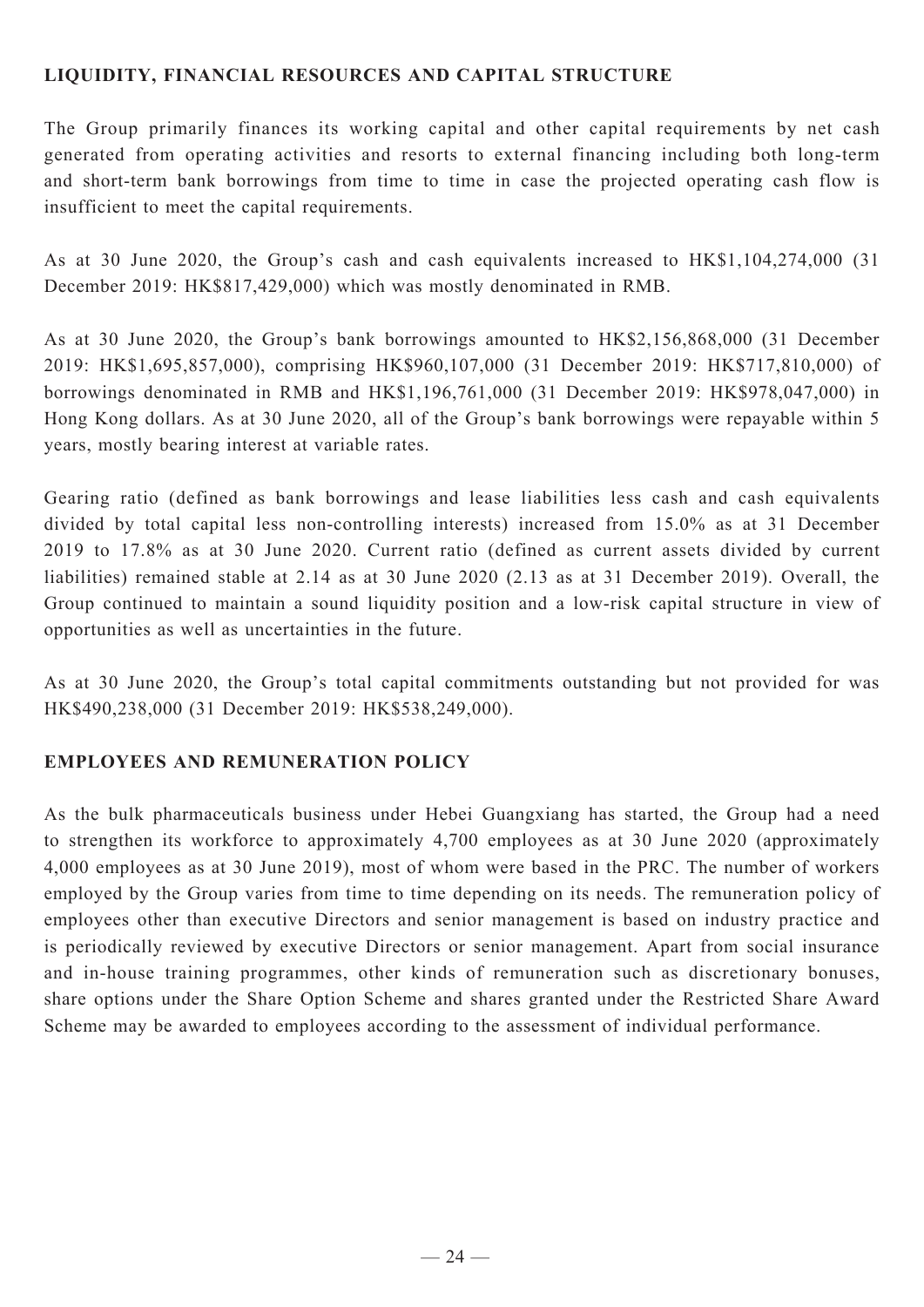The remuneration policy of executive Directors and senior management are reviewed and recommended for the Board's approval by the Remuneration Committee. In addition, share options may be granted under the Share Option Scheme and shares may be granted under the Restricted Share Award Scheme to the executive Directors and senior management. The remuneration package is reviewed with reference to the Board's corporate goals and objectives, prevailing market practice, duties and responsibilities of the individual executive Director or senor management and his/her contribution to the Group.

The total remuneration cost incurred by the Group for the six months ended 30 June 2020 was approximately HK\$196,092,000 (30 June 2019: HK\$221,000,000).

### **CHARGE ON ASSETS**

As at 30 June 2020, the Group's right-of-use assets of HK\$50,611,000 (31 December 2019: HK\$52,156,000) were pledged as collateral for the Group's bank borrowings.

#### **FOREIGN EXCHANGE RISK**

Majority of the Group's businesses are operated in the PRC and are denominated in RMB. Except for the foreign currency translation risk arising from the translation into Hong Kong dollars for the financial statements of subsidiaries with the functional currencies of RMB, the Group does not expect any materially adverse effects of the exchange rate fluctuation. Hence, no financial instrument for hedging was employed. Nevertheless, the Group is closely monitoring the financial market and would consider appropriate measures if required.

As at the following dates, the exchange rates of converting Hong Kong dollars into RMB (as calculated in Hong Kong dollars) were:

| 1 January 2019 | 0.87620 |
|----------------|---------|
| 30 June 2019   | 0.87966 |
| 1 January 2020 | 0.89578 |
| 30 June 2020   | 0.91344 |

#### **Material acquisitions and disposals**

There was no material acquisition or disposal of subsidiaries or associates during the six months ended 30 June 2020.

### **CONTINGENT LIABILITIES**

As at 30 June 2020, the Group did not have any significant contingent liabilities.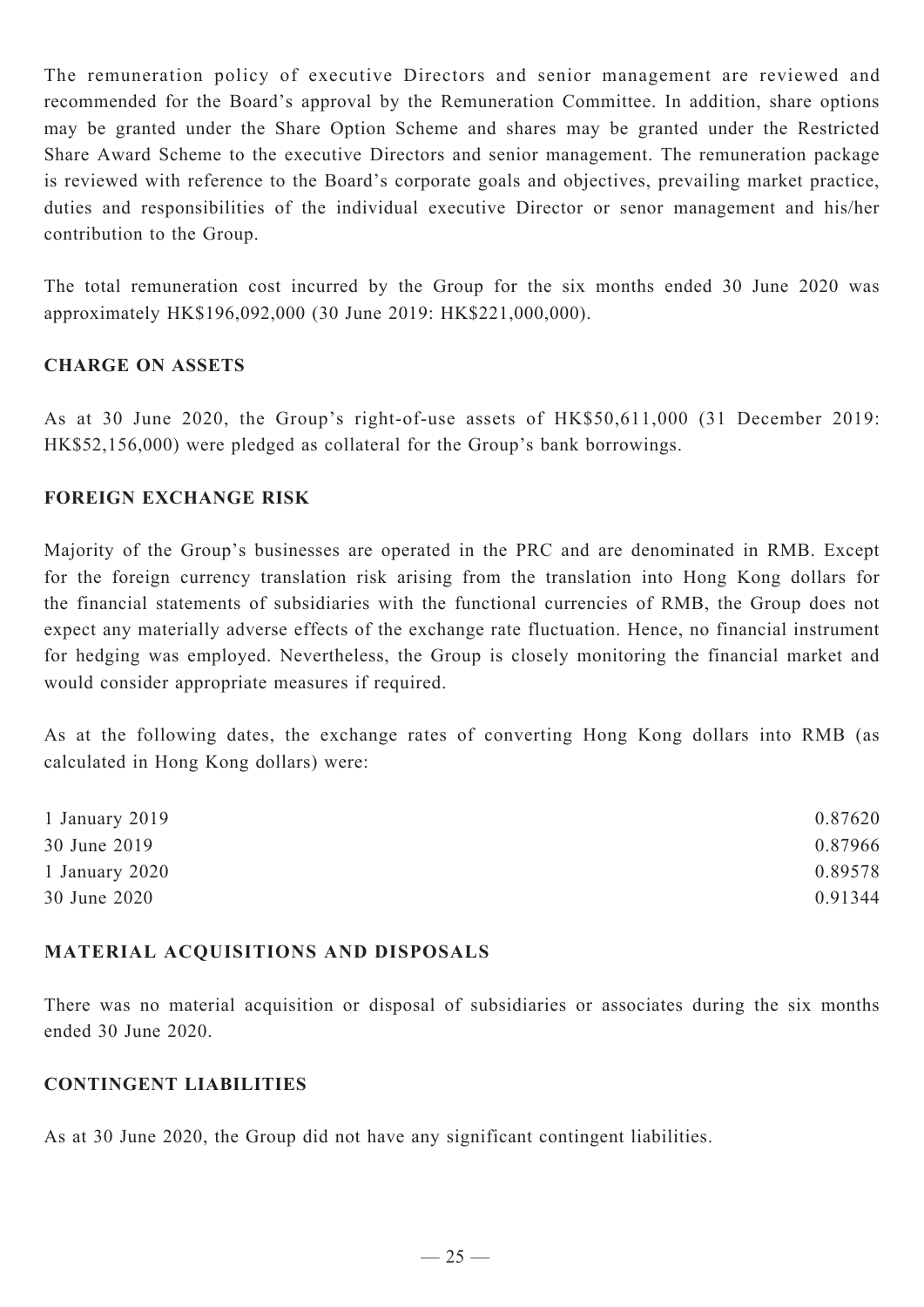# **PURCHASE, SALE OR REDEMPTION OF SECURITIES**

Save for the purchase of 2,530,000 shares which details are set out in the next paragraph, neither the Company nor any of its subsidiaries has purchased or sold any of the Company's listed securities for the six months ended 30 June 2020.

During the six months ended 30 June 2020, the Company acquired an aggregate of 2,530,000 ordinary shares through purchases on The Stock Exchange of Hong Kong Limited (the "Stock Exchange") at an aggregate consideration of HK\$14,150,000 which details are set out below. As at 30 June 2020, 1,702,000 shares have been cancelled. On 17 July 2020, the remaining 828,000 shares were cancelled.

| Date of the purchases | <b>Total</b><br>number of<br>the ordinary<br>shares<br>purchased | <b>Highest</b><br>price paid<br>per share<br>$(HK\$ | Lowest<br>price paid<br>$(HK\$ | Aggregate<br>per share consideration<br>$(HK\$ |
|-----------------------|------------------------------------------------------------------|-----------------------------------------------------|--------------------------------|------------------------------------------------|
| 1 April 2020          | 1,000,000                                                        | 5.94                                                | 5.67                           | 5,811,000                                      |
| 15 April 2020         | 702,000                                                          | 5.97                                                | 5.92                           | 4,185,000                                      |
| 29 June 2020          | 828,000                                                          | 5.00                                                | 4.97                           | 4,154,000                                      |
|                       | 2,530,000                                                        |                                                     |                                | 14,150,000                                     |

Subsequent to the six months period ended 30 June 2020 and up to the date of this interim results announcement, the Company further acquired an aggregate of 5,200,000 ordinary shares through purchases on the Stock Exchange at an aggregate consideration of HK\$25,819,000.

#### **SHARE OPTION SCHEME**

As approved by an ordinary resolution passed by the shareholders at the Extraordinary General Meeting held on 20 September 2012, the Board had terminated the old share option scheme adopted on 16 October 2005 and adopted the existing share option scheme ("Share Option Scheme").

Share Option Scheme is valid and remains in force for a period of 10 years from 20 September 2012 (the "Scheme Period") unless terminated earlier by shareholders in general meeting. The purpose of Share Option Scheme is to enable the Board to grant share options to the Eligible Person as defined in Share Option Scheme including, among others, the directors, employee or proposed employee, consultants or advisers of or to the Company or its subsidiaries or any entity in which the Group holds an equity interest, as incentives or rewards for their contribution or potential contribution to the development and growth of the Group. The provisions of Share Option Scheme comply with the requirements of Chapter 17 of the Rules Governing the Listing of Securities on the Stock Exchange (the "Listing Rules").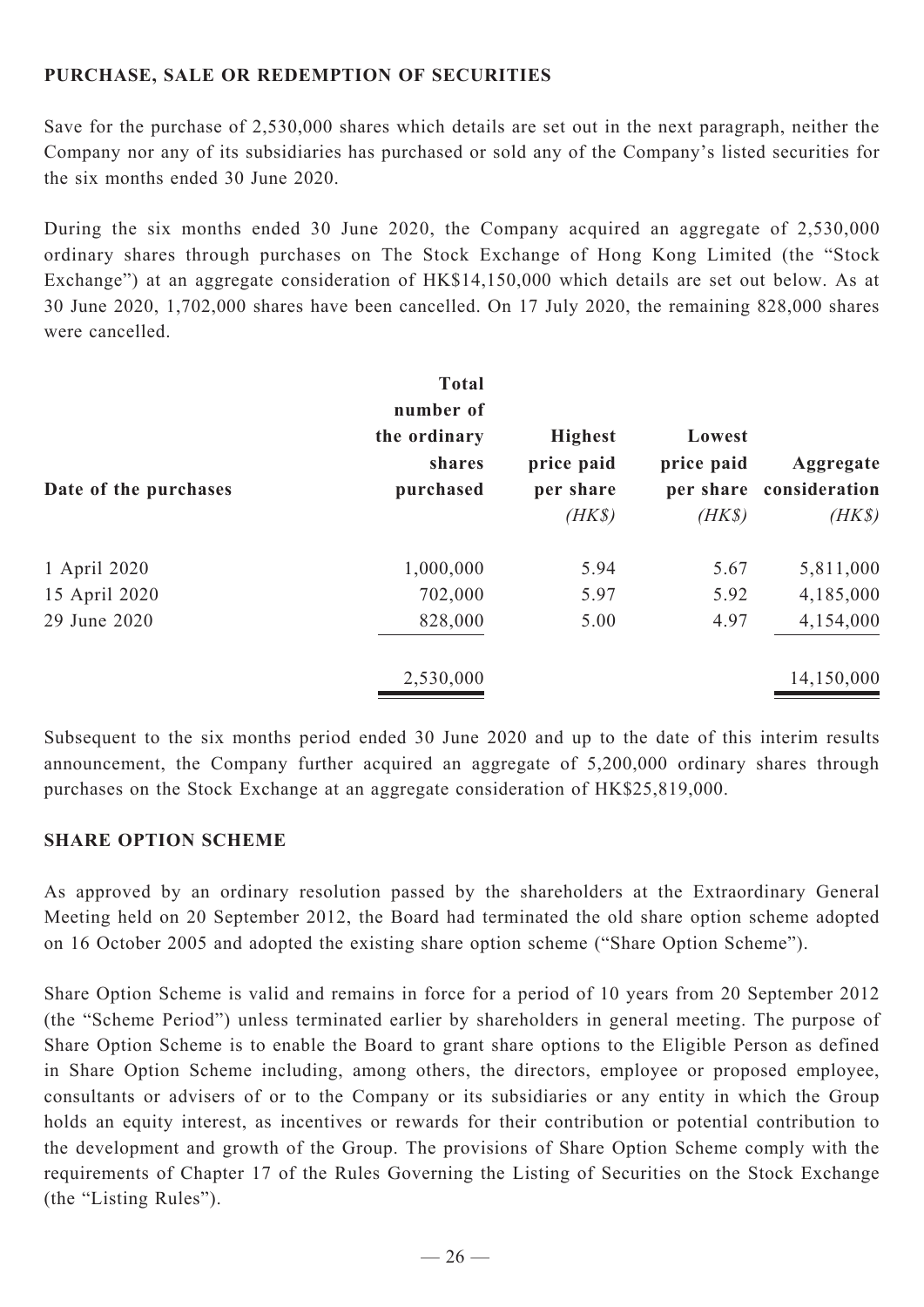Pursuant to Share Option Scheme, the offer for grant of options ("Offer") must be accepted within 30 days inclusive of the day on which such offer was made, with a payment of HK\$1.00 as consideration for the grant. The exercise price of the share option is to be determined by the Board provided always that it shall be at least the higher of (i) the closing price of the shares as stated in the daily quotations sheet issued by the Stock Exchange for the date of offer of grant, which must be a business day; and (ii) the average closing price of the shares as stated in the daily quotations sheets issued by the Stock Exchange for the five business days immediately preceding the date of offer of grant provided that the option price per share shall in no event be less than the nominal amount of one share. The share options are exercisable at any time during a period as the Board may determine in granting the share options but in any event shall not exceed 10 years from the date of Offer, subject to the terms and conditions of Share Option Scheme and any conditions of grant as may be stipulated by the Board.

The aggregate number of shares which may be issued upon exercise of all outstanding options granted and yet to be exercised under Share Option Scheme and any other schemes shall not exceed 30% of the issued share capital of the Company from time to time. The maximum number of shares issuable upon exercise of all options to be granted Share Option Scheme and any other schemes as from the commencement of the Scheme Period must not, in aggregate, exceed 10% of the shares in issue as at 20 September 2012 (the "Scheme Mandate Limit"). The Scheme Mandate Limit may be refreshed at any time by obtaining approval of the shareholders in general meeting provided that the new limit under the refreshed Scheme Mandate Limit must not exceed 10% of the issued share capital of the Company at the date of the shareholders' approval. The maximum number of shares issued and to be issued upon exercise of the options granted under Share Option Scheme and any other schemes to any of the Eligible Person (including cancelled, exercised and outstanding options) in any 12-month period up to the date of grant shall not exceed 1% of issued share capital of the Company unless shareholders' approval is obtained under the terms of Share Option Scheme.

On 19 October 2015, the Company granted a total of 122,000,000 share options to two executive directors of the Company and other management staff of the Group under Share Option Scheme, representing about 4.33% of the issued share capital as at the date immediately before share options were granted. The exercise price was HK\$1.98. The exercisable period was from 19 October 2015 to 18 October 2018. All of the share options have been exercised.

On 15 April 2016, the Company granted 122,000,000 share options to Mr. Qu Jiguang, the Chairman and the CEO of the Company, under Share Option Scheme, representing about 4.31% of the issued share capital as at the date immediately before share options were granted. The exercise price was HK\$2.58. The exercisable period was from 15 April 2016 to 14 April 2021. Such grant of share options was approved by the independent shareholders at the annual general meeting held on 27 May 2016. During the six months ended 30 June 2020, no (year ended 31 December 2019: 20,000,000) share options were exercised by Mr. Qu Jiguang and, as a result, no (year ended 31 December 2019: 20,000,000) ordinary shares of the Company was issued.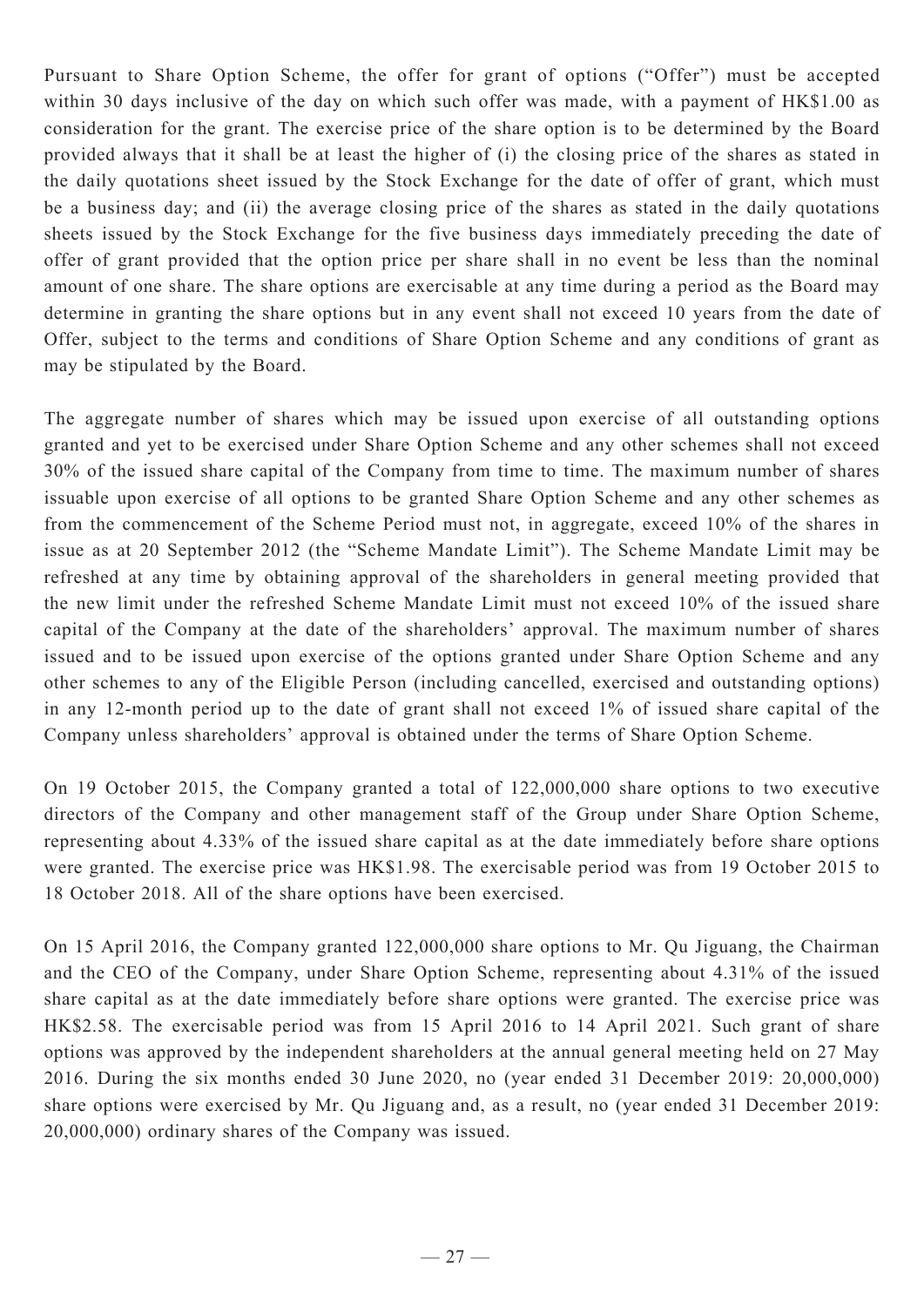The refreshment of Scheme Mandate Limit was approved at the annual general meeting held on 27 May 2016. Upon such approval, the Directors were authorised to grant share options to subscribe up to 10% of the issued share capital as at the date of such approval. Pursuant to the Listing Rules and the Share Option Scheme, share options previously granted under the Share Option Scheme (including those outstanding, cancelled, lapsed in accordance with the Share Option Scheme or exercised share options) will not be counted for purpose of calculating the Scheme Mandate Limit as refreshed. The limit on the number of shares which may be issued upon exercise of all outstanding share options granted and yet to be exercised under the Share Option Scheme and any other schemes of the Company must not exceed 30% of the shares in issue from time to time. No share options may be granted under the Share Option Scheme and any other schemes of the Company if this will result in the limit being exceeded.

The movement of the total number of share options outstanding is shown as follows:

|                                                           | Six months          | Year ended   |
|-----------------------------------------------------------|---------------------|--------------|
|                                                           | ended               | 31 December  |
|                                                           | <b>30 June 2020</b> | 2019         |
| Outstanding at the beginning of the period/year           | 32,000,000          | 52,000,000   |
| Granted during the period/year                            |                     |              |
| Exercised during the period/year                          |                     | (20,000,000) |
| Lapsed during the period/year                             |                     |              |
| Outstanding and exercisable at the end of the period/year | 32,000,000          | 32,000,000   |

The details of share options movements during the six months ended 30 June 2020 are shown as follows:

| Name of Director |               |                                    |                                |                                 | Number of share options         |                                   |                                  |
|------------------|---------------|------------------------------------|--------------------------------|---------------------------------|---------------------------------|-----------------------------------|----------------------------------|
|                  | Date of grant | <b>Exercise</b> price<br>per share | Exercisable<br>period          | Outstanding<br>at 1 Jan<br>2020 | Granted<br>during<br>the period | Exercised<br>during<br>the period | Outstanding<br>at 30 Jun<br>2020 |
| Mr. Qu Jiguang   | 15 Apr 2016   | HK\$2.58                           | 15 Apr $2016 -$<br>14 Apr 2021 | 32,000,000                      |                                 |                                   | 32,000,000                       |

As at 30 June 2020, the share options granted under Share Option Scheme and remained outstanding had a weighted average exercise price of HK\$2.58 (31 December 2019: HK\$2.58) and a remaining contractual life of approximately 0.79 years (31 December 2019: 1.29 years). Assuming that all share options outstanding as at 30 June 2020 are exercised, the Company will receive proceeds of HK\$82,560,000.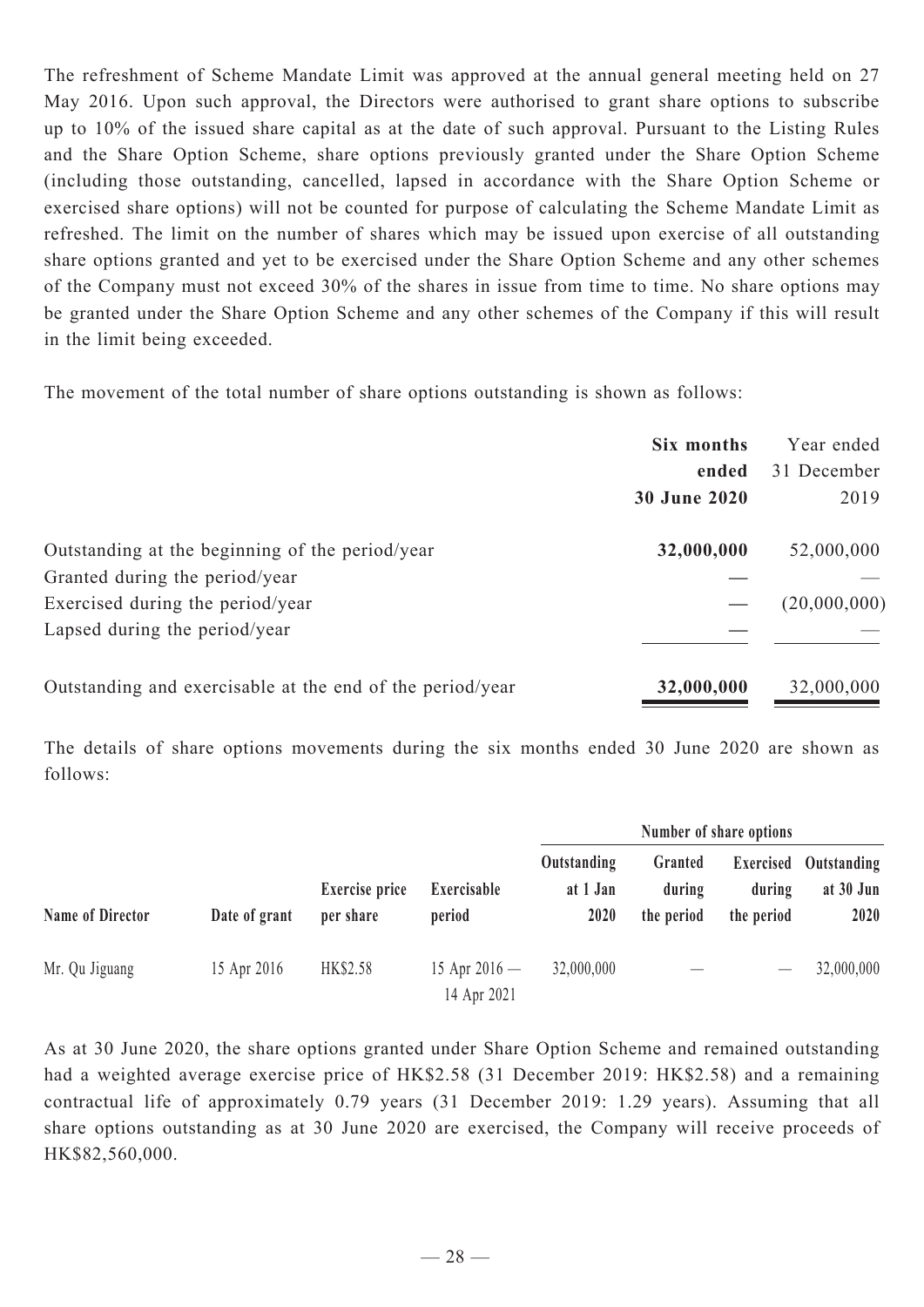### **RESTRICTED SHARE AWARD SCHEME**

The Company has adopted the Restricted Share Award Scheme on 27 December 2018 (the "Adoption Date"), pursuant to which existing shares will be purchased by the trustee from the market out of cash contributed by the Group and be held on trust for the participants selected by the Board (the "Selected Participants") until such shares are vested in the relevant Selected Participants in accordance with the terms of the Restricted Share Award Scheme. The purpose and objective of the Restricted Share Award Scheme are to provide the Selected Participants with an opportunity to acquire a proprietary interest in the Company, to encourage and retain such individuals to work with the Company, and to provide additional incentive for them to achieve performance goals. The Restricted Share Award Scheme shall terminate upon the expiry of the period of 10 years from the Adoption Date.

The Board may, from time to time, at its absolute discretion determine the number of restricted Shares to be granted and select any participant to be a Selected Participant with such vesting conditions as it may deem appropriate under the Restricted Share Award Scheme. Participants of the Restricted Share Award Scheme include any individual being an executive director, employee, officer of the Company or any subsidiary. The maximum number of shares which the trustee may purchase with funds contributed by the Group amounts to 60,280,507 shares, representing 2% of the Company's issued share capital as at the Adoption Date. The maximum number of shares which may be granted to a Selected Participant at any one time or in aggregate may not exceed 1% of the issued share capital of the Company as at the Adoption Date, and the transactions involved shall be in compliance with the requirements of Chapter 14A of the Listing Rules if they fell under the definition of "connected transactions" in Chapter 14A of the Listing Rules.

Up to the date of this interim results announcement, no shares have been purchased by the trustee and no shares have been awarded to any Selected Participants pursuant to the Restricted Share Award Scheme since the Adoption Date.

### **SUFFICIENCY OF PUBLIC FLOAT**

Based on the information that is publicly available to the Company and within the knowledge of the Directors, it is confirmed that a sufficient public float of more than 25% of the issued capital of the Company has been maintained as at the latest practicable date, being 25 August 2020, and at all times during the six months ended 30 June 2020.

### **Model Code for Securities Transactions by Directors**

The Company has adopted the Model Code for Securities Transactions by Directors of Listed Issuers as set out in Appendix 10 to the Listing Rules (the "Model Code"). Having made specific enquiry with all Directors, the Directors confirmed that they had complied with the required standard set out in the Model Code during the six months ended 30 June 2020.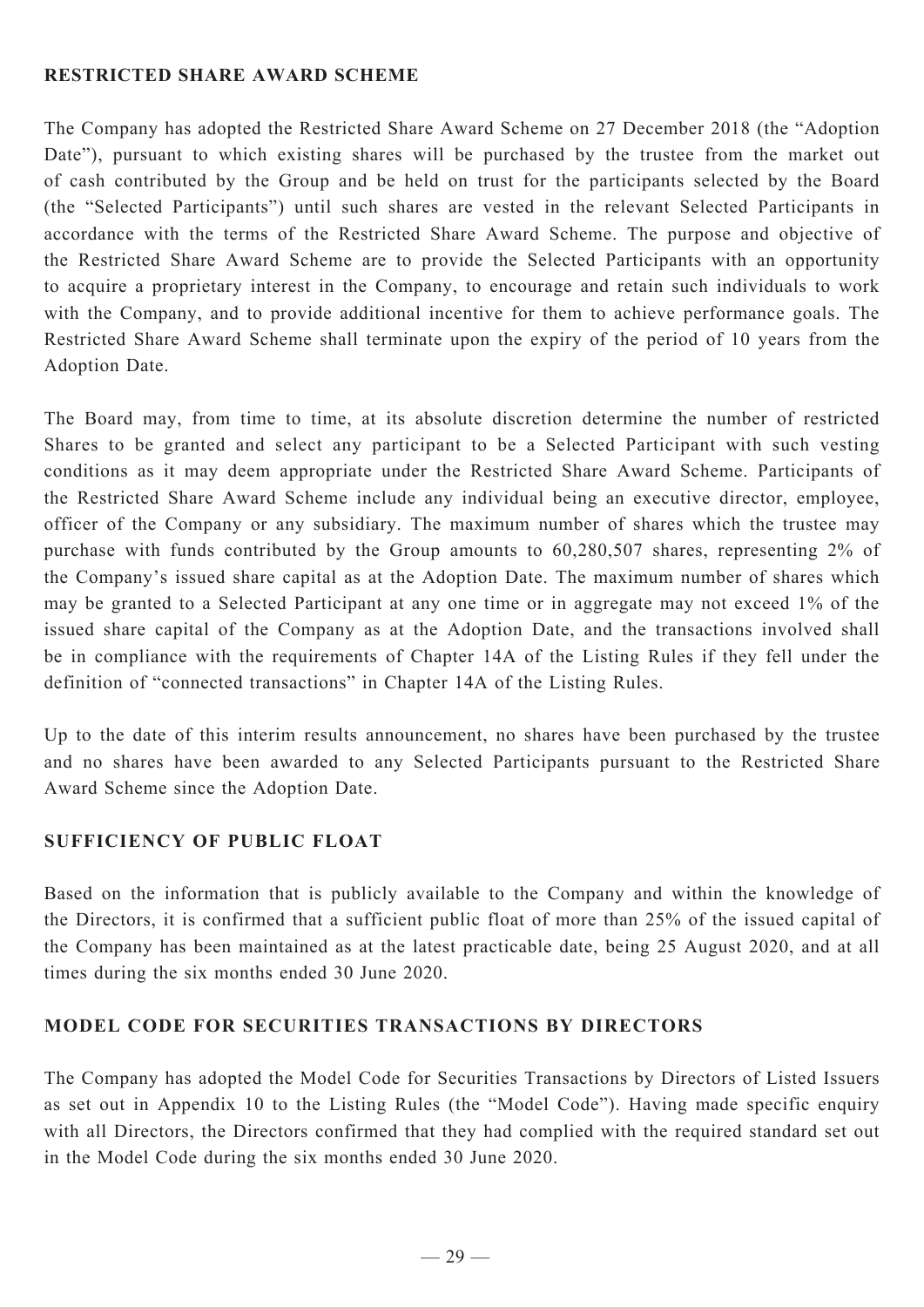# **Corporate Governance Practices**

The Board is committed to maintaining a high standard of corporate governance. The Board believes that good corporate governance practices are essential for the growth of the Group and for safeguarding and maximizing shareholders' interests.

The Company has adopted the Corporate Governance Code (the "CG Code") contained in Appendix 14 of the Rules Governing the Listing of Securities on the Stock Exchange of Hong Kong Limited (the "Listing Rules"). During the six months ended 30 June 2020, the Company has complied with all applicable provisions of CG Code except code provisions A.2.1 and A.6.7 as set out below.

Code provision A.2.1 of the CG Code stipulates that the roles of chairman and chief executive officer should be separate and should not be performed by the same individual. The Board appointed Mr. Qu Jiguang as the Chairman, who was responsible for the leadership and effective running of the Board. Mr. Qu Jiguang has also assumed the role as the chief executive officer of the Company, who was delegated with the responsibilities to lead the management implementing the business strategies of the Group. The Company believes that vesting both roles in Mr. Qu Jiguang will allow for more effective planning and execution of business strategies. As all major decisions are made in consultation with members of the Board, the Company believes that there is adequate balance of power and authority in place.

Code Provision A.6.7 of the CG Code stipulates that, generally, independent non-executive directors and other non-executive directors should also attend general meetings to gain and develop a balanced understanding of the views of shareholders. For the annual general meeting of the Company held on 22 May 2020, Mr. Feng Hao (the non-executive director of the Company) was unable to attend the meeting because he had more important business engagements on that day.

### **INDEPENDENT REVIEW OF AUDITORS**

The interim financial report for six months ended 30 June 2020 is unaudited, but has been reviewed by KPMG, in accordance with Hong Kong Standard on Review Engagements 2410 "*Review of Interim Financial Information Performed by the Independent Auditor of the Entity*" issued by the Hong Kong Institute of Certified Public Accountants, whose unmodified review report is included in the interim report.

# **AUDIT COMMITTEE**

The Audit Committee of the Company has reviewed and approved the interim financial information of the Group for the six months ended 30 June 2020 as contained in this announcement.